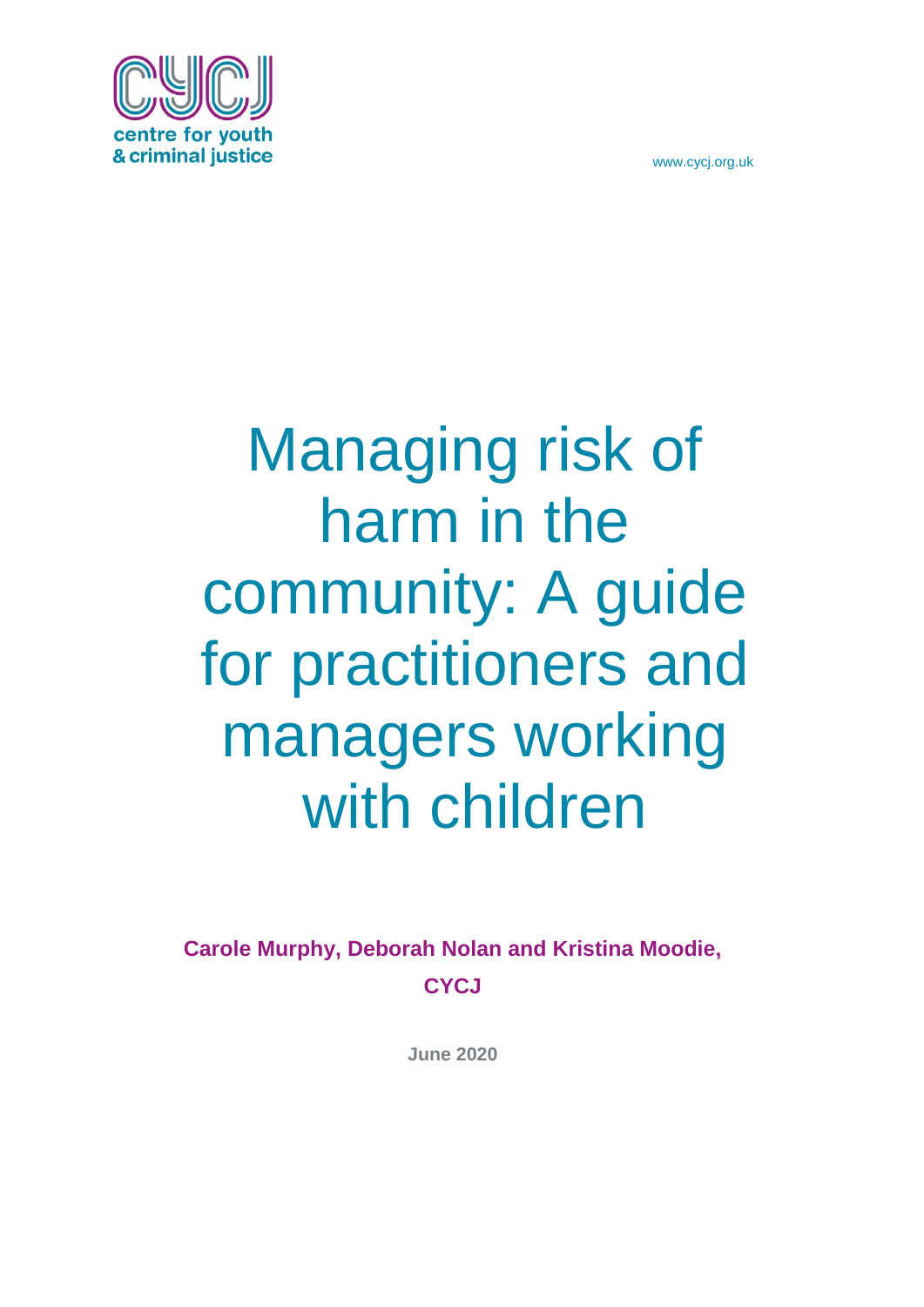



# **Contents**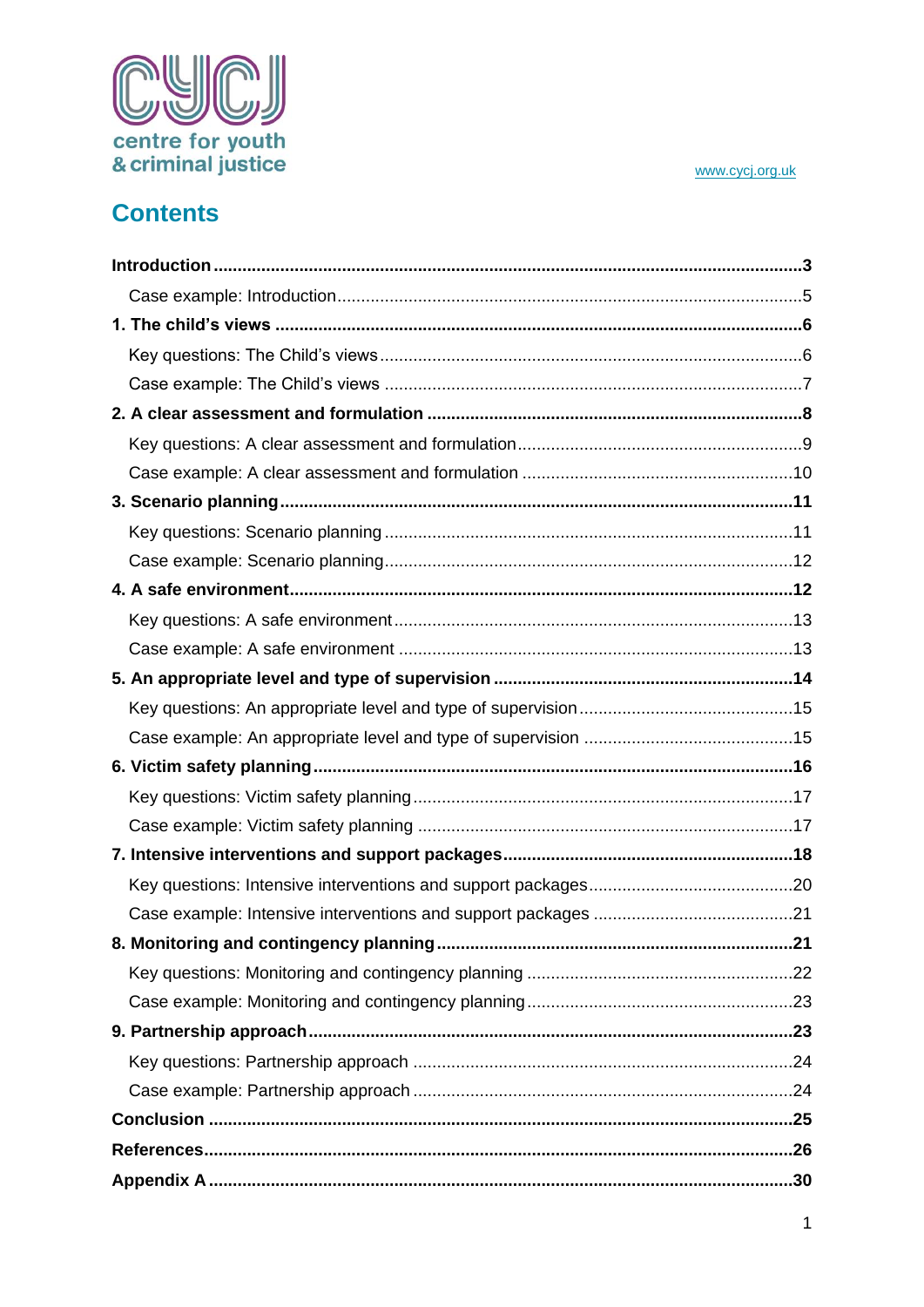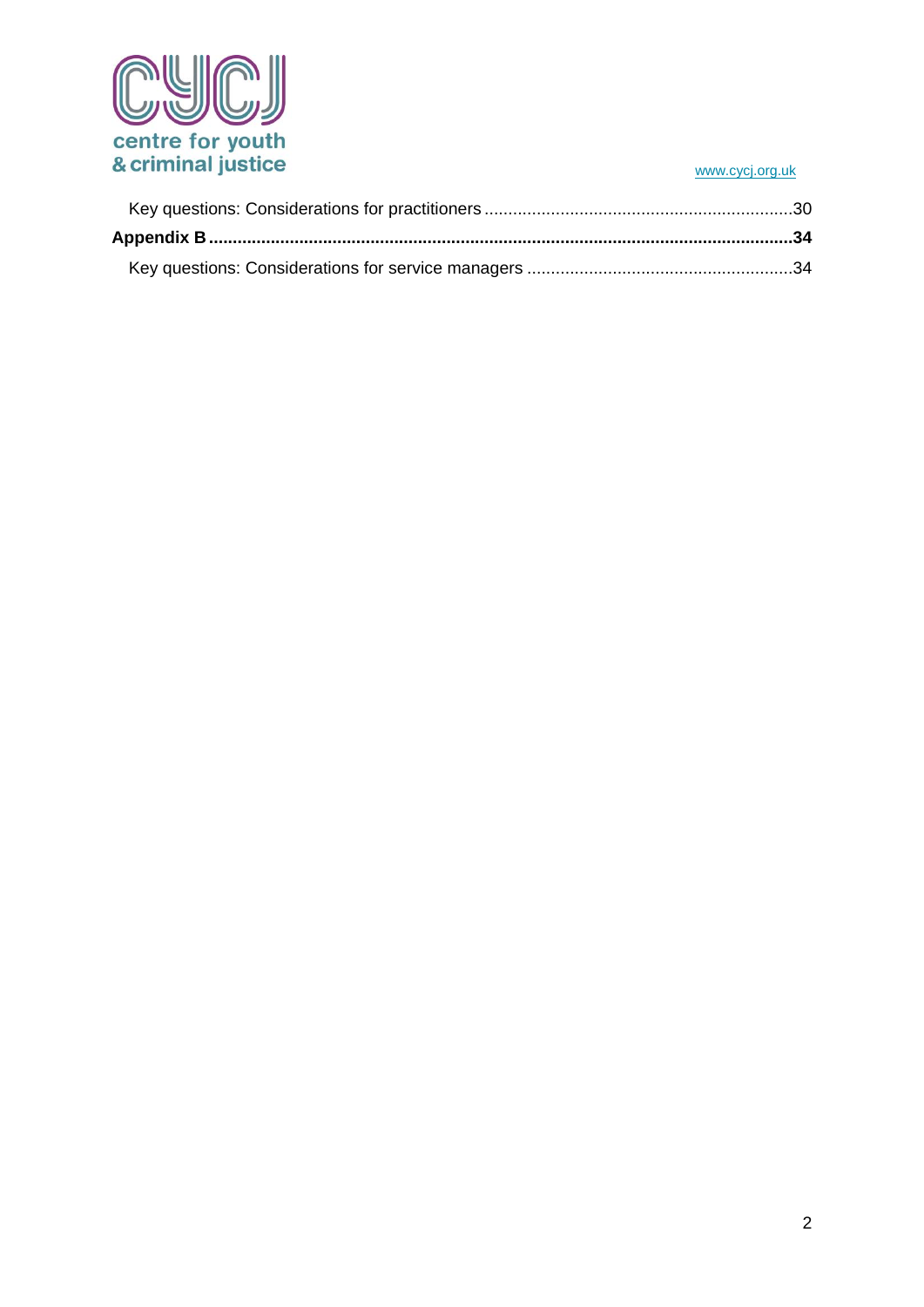

# <span id="page-3-0"></span>**Introduction**

1

"Almost all of the causes of childhood offending lie beyond the reach of the youth justice system. It is vital that health, education, social care and other services form part of an integrated, multi-agency response to a child's offending, but it is more desirable that these same services intervene with "at-risk" children and families before their problems manifest themselves in offending" (The Taylor Report, 2016: 3).

Children in conflict with the law, like all children, are rights holders<sup>1</sup>. They are entitled to their rights and should have their rights upheld (Lightowler, 2020). Rights are for all children not just for those who do not present with challenging behaviour. Where parts of a child's behaviour present a risk of serious harm to themselves or others, this is often an expression of their vulnerability, and whilst depriving them of their liberty is sometimes necessary, the UNCRC 1989 states that it should be a last resort:

...no child shall be deprived of his or her liberty unlawfully or arbitrarily. The arrest, detention or imprisonment of a child … shall be used only as a measure of last resort and for the shortest appropriate period of time" (Article 37(b) UNCRC).

Some children display behaviours that place themselves or others at risk of harm. The number of children who could or should be deprived of their liberty as a result of this is small. However, meeting the needs of these children and managing and reducing risk is inherently complex. Firstly, there is the precarious balance of upholding rights and ensuring the child at the centre is treated as a child, while managing risk and maintaining public safety and confidence. This can be a challenge for children, families, practitioners and the community (Lightowler, 2020). Secondly, children involved in a pattern of offending, or who are involved in more serious offences, are almost always our most vulnerable, victimised and traumatised children. They often display multiple and complex needs, in a breadth of combinations that may be unique (CYCJ, 2016; McAra & McVie, 2010; Murphy, 2018). As such, a range of intensive interventions, bespoke packages of support and services working in partnership are likely to be required to reduce risk.

However, in practice these are not always available, as illustrated by Moodie and Gough in their research with Chief Social Work Officers (CSWO):

<sup>1</sup> The term 'children' refers to those under 18 years of age as per the United Nations Convention on the Rights of the Child (UNCRC). The term children is used throughout this guide as it applies to those under 18 years. However, it is acknowledged that some children may prefer to be referred to as young people.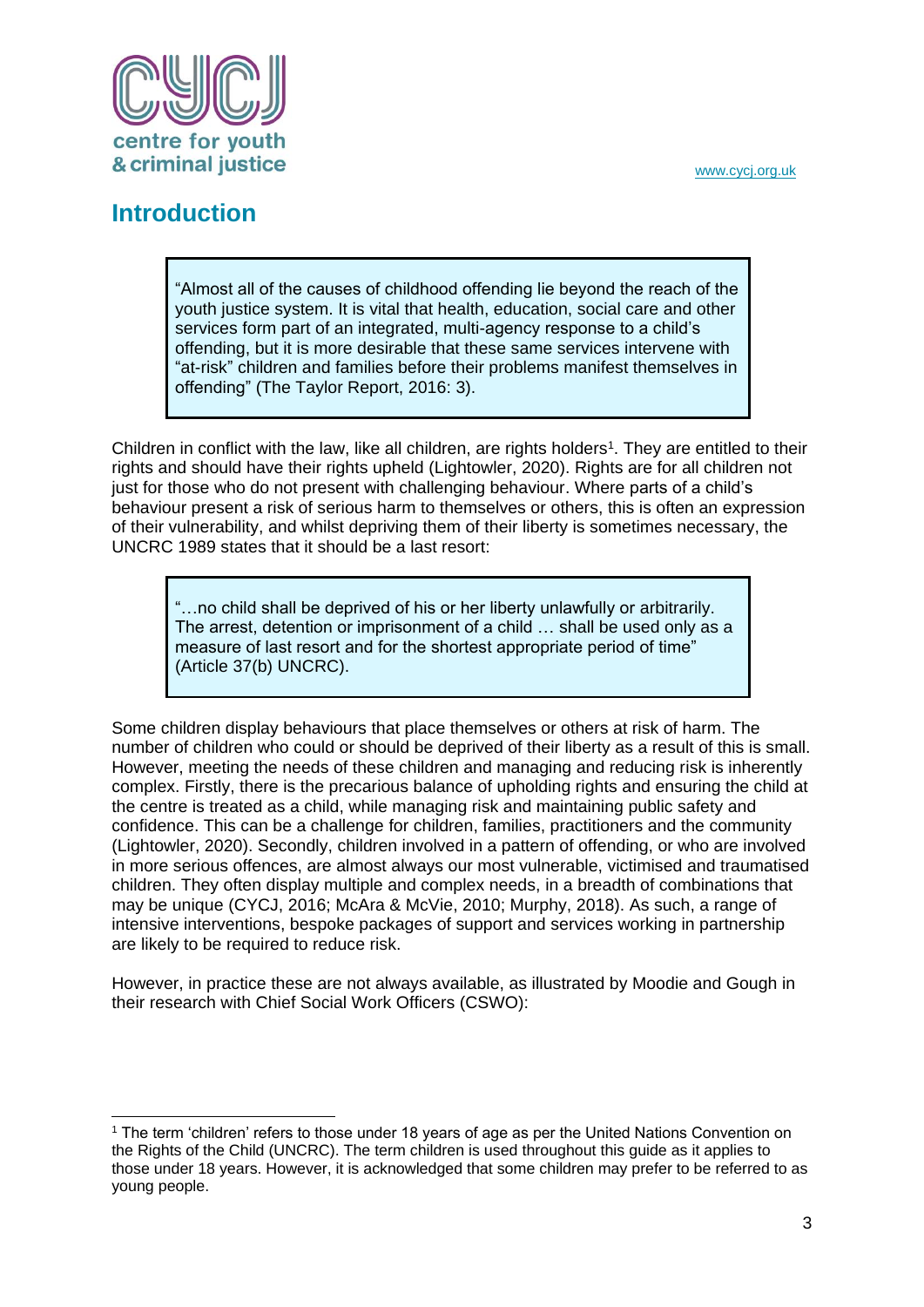

"…there are young people in secure care because there are not appropriate supports for them in the community or other parts of the system" (Moodie & Gough, 2017: 28).

More recently the Independent Care Review (2020) noted variations in thresholds, availability and standard of support (particularly family support) and approaches across Scotland.

It is internationally agreed that depriving a child of their liberty should be the option of last resort, with the impact and harms of doing so in both the short and longer-term having been well established (see for example United Nations, 2019). However, we need to recognise that for some children experiencing extreme needs, risks and vulnerabilities the only option to keep them and others safe is to deprive them of their liberty, as secure care can save children's lives (Moodie & Gough, 2017; Gough, 2017). The Children's Hearings (Scotland) Act 2011 is clear that if a secure accommodation authorisation is being considered, all the other options available must be considered, as well as ensuring the secure care criteria are met. However, there are divergent views on what could constitute an 'alternative' to secure care or custody, and indeed whether there is such a thing (Walker, Barclay, Hunter et al., 2005). The only legislatively defined option is a Movement Restriction Condition (MRC) (Scottish Government, 2014a), and there is no category of registration with the care and education regulation and inspection agencies, of 'alternatives to secure care'. As such, in this guide intensive community supports will be used to refer to the supports and services provided to children in the community where there is a risk of serious harm to others and deprivation of liberty.

With such complexity, all practice should be situated within the context of child protection, Getting It Right For Every Child (GIRFEC), the Whole System Approach (which also advocates that alternatives to secure care and custody should be utilised wherever possible and appropriate) and the UNCRC (Scottish Government, 2011; 2014b; 2014c). Practice should also be informed by the national risk framework and the Framework for Risk Assessment Management and Evaluation (FRAME) for local authorities and partners for children and young people under 18 (Scottish Government, 2012a; 2014c). FRAME provides detailed guidance for local authorities and partners on the principles of assessment and management of the risk of serious harm. Where a coordinated multi-agency and formal response to concerns regarding risk of harm is required the Care and Risk Management (CARM) process (appendix to FRAME) provides the framework to coordinate and implement this (Scottish Government, 2014c). The FRAME guidance highlights that in order to reduce the likelihood of further harm, risk management plans should be individualised, proportionate to the level of risk, and trauma, developmentally and systems informed. Plans should document how risk is to be reduced, as well as managed (Scottish Government, 2014c). In addition to this, plans should document how the needs of the child are to be met and their rights upheld (Scottish Government, 2014c). Each individual child's needs and the risks their behaviour presents will vary and as such so will the content of any risk management/reduction plan (Scottish Government, 2014c).

The purpose of this guide is to support the implementation of children's rights under Article 37b of the UNCRC thereby reducing the need to deprive children of their liberty, while maintaining the safety of children and others. The guide does this through providing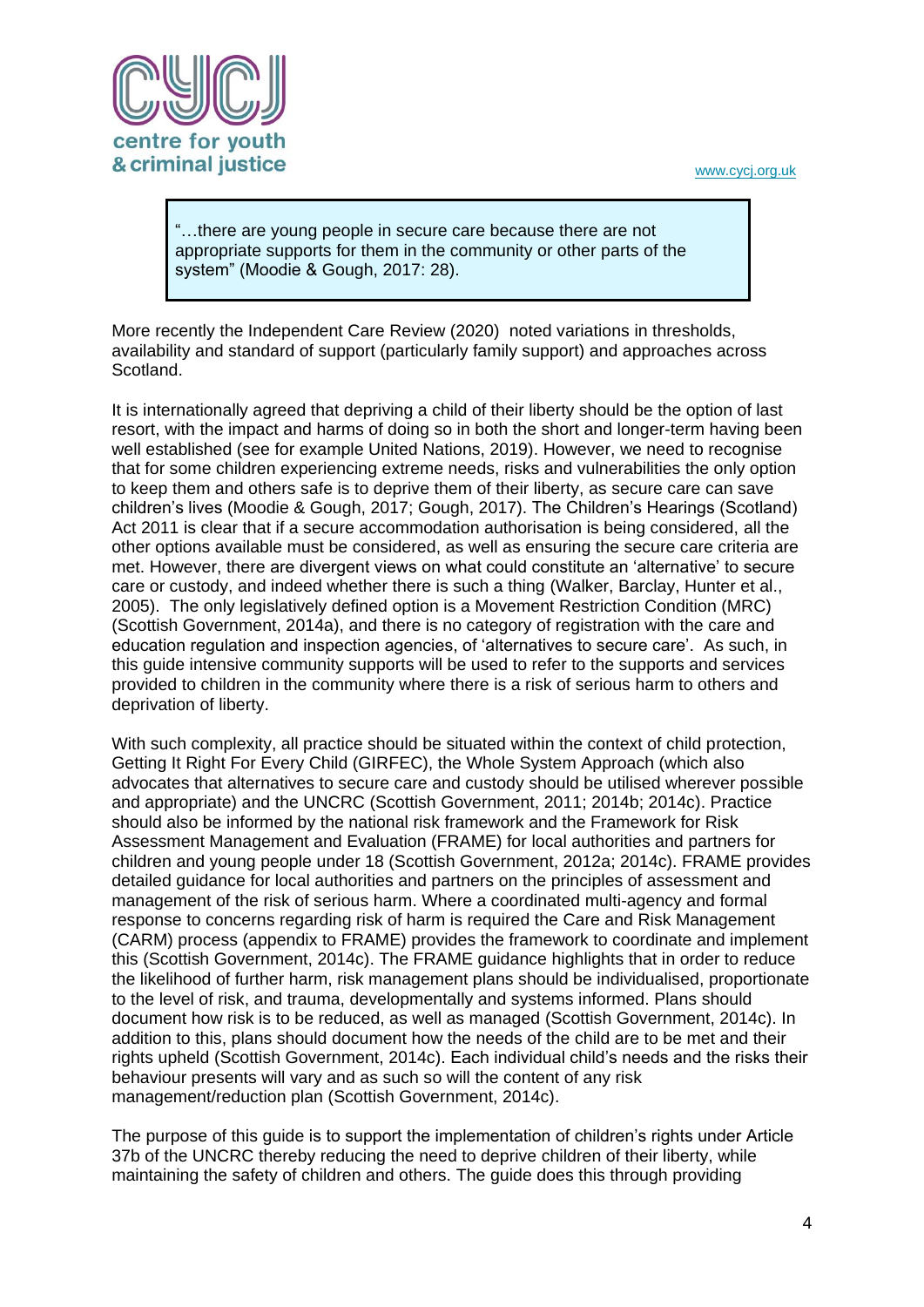

information on the approaches and responses that can be taken in the community in order to achieve a reduction in the risk of serious harm. The aims are two-fold. Firstly, it aims to assist practitioners to consider what intensive community supports for individual children could look like. These considerations will also likely be relevant for those in team leader positions who will be supporting staff to assess, plan and make decisions in respect of individual children, as well as for chairpersons of meetings within processes that children may be supported in (such as child protection and CARM). Secondly, the guide aims to assist managers to consider what could be provided locally at a service and strategic level to help practitioners and children and families.

The guide is structured around the key elements of approaches and responses known to be helpful at an individual level and what could be considered at a service and strategic level. The different elements considered are:

- 1. The child's views
- 2. A clear assessment and formulation
- 3. Scenario planning
- 4. A safe environment
- 5. An appropriate level and type of supervision
- 6. Victim safety planning
- 7. Intensive interventions and support packages
- 8. Monitoring and contingency planning
- 9. Partnership approach

For each of these elements, the guide poses key questions to be considered by practitioners to assist with the development of intensive community supports and by service managers to aid self-evaluation, planning, service development, and policies. These key questions are summarised in Appendices A and B. In addition, a case example highlights what intensive community support could look like for an individual child across each of these elements.

As the guide is a resource for practice, it can be used, amended and tailored in any way that is useful to the practitioner, agency or the team around the child.

### <span id="page-5-0"></span>Case example: Introduction

Keith is a 16 year old male who is currently on a Compulsory Supervision Order through the Children's Hearing System. In the past 12 months Keith has been charged on ten occasions with 19 offences. These include breach of the peace (including racial breach of the peace), vandalism, resisting arrest, wasting police time, and assault x 4. Keith is being considered by the secure care screening group following being charged with assault to severe injury and permanent disfigurement at the weekend and remanded to the care of the local authority. The residential home which he is currently living in do not believe that they are able to prevent Keith from harming others again. There are also concerns that Keith is being exploited by adult males to engage in drug running in exchange for free drugs.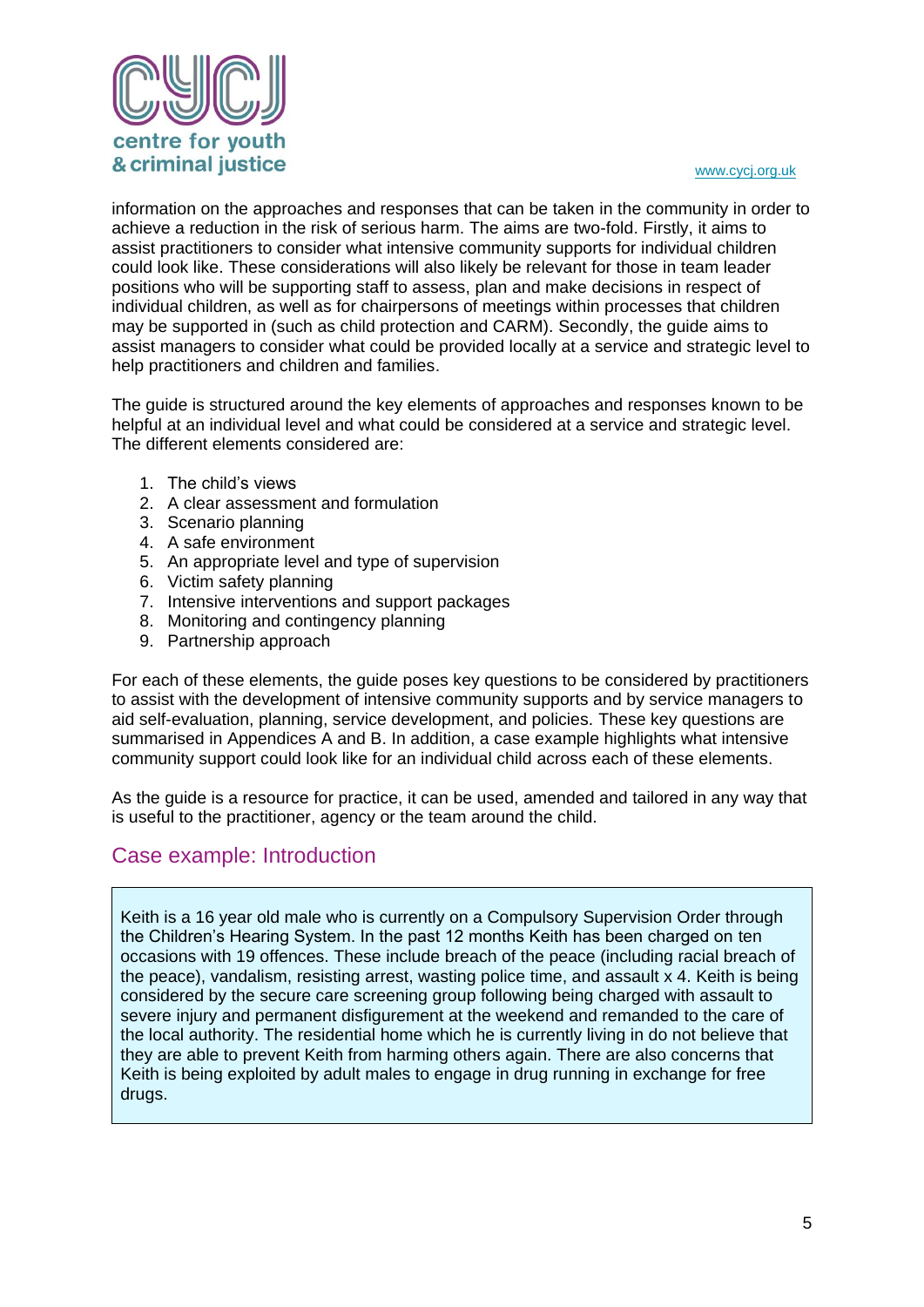

# <span id="page-6-0"></span>**1. The child's views**

"The worker will...[never] know more about people and their problems than they [i.e. children] do themselves" (Smale & Tuson, 1993:16).

Under Article 12 of the UNCRC any child who is capable of forming his or her own views has the right to express those views freely in all matters affecting them and those views should be given due weight in accordance with the age and maturity of the child. This right has been partially incorporated into Scots law through section 16 of the Children (Scotland) Act 1995 and section 27 of the Children's Hearings (Scotland) Act 2011, with children often keen to participate in these discussions regardless of the actual outcome (Cashmore & Parkinson, 2009; Gillon, 2019). Children report they find it empowering, rather than "something that happens to them or is done to them" (Hart & Thompson, 2009:24), as long as they perceive that their views have been respected (Taylor & Gollop, 2015). Where professionals' attitudes are child-friendly, children are more likely to feel that they have been taken seriously (FRA, 2017).

Despite this, the evidence suggests that overall, children in conflict with the law do not feel respected or listened to, instead feeling powerless or that they have no influence in shaping decisions about their lives (Lightowler, 2020; Vaswani & Gillon, 2018). Research with boys in a Scottish Young Offenders' Institution also highlighted how common it was that children did not understand what had happened to them during the justice process and why they had been sent to a Young Offenders' Institution (Nolan, Dyer & Vaswani, 2018). Children within secure care centres in Scotland have also commented on feeling excluded from meaningful participation in the decisions that are made about their lives, though reported mixed experiences at an individual level with the professionals who support them (Gough, 2017).

Similarly, children and young people from across the spectrum of youth justice reported positive individual interactions with people who cared, listened and believed in them, but too often children felt judged and that people did not take the time to find out who they are and why they are behaving as they are (Cook, 2015). The relationships between the child and those supporting them are crucial in engaging children, intervening effectively and in promoting desistance, with the skills, knowledge, understanding, values and traits required to do so, having been well established (see for example the Scottish Government, 2012b; Youth Justice Improvement Board, 2019; Cook, 2015).

### <span id="page-6-1"></span>Key questions: The Child's views

### **Practitioner considerations**

- $\div$  Does the child understand their rights, including the right to participate and seek advice and support during decision-making processes?
- $\div$  Does the child understand how they can be supported if they don't think their rights are being upheld?
- What are the child's views about how everyone can be kept safe?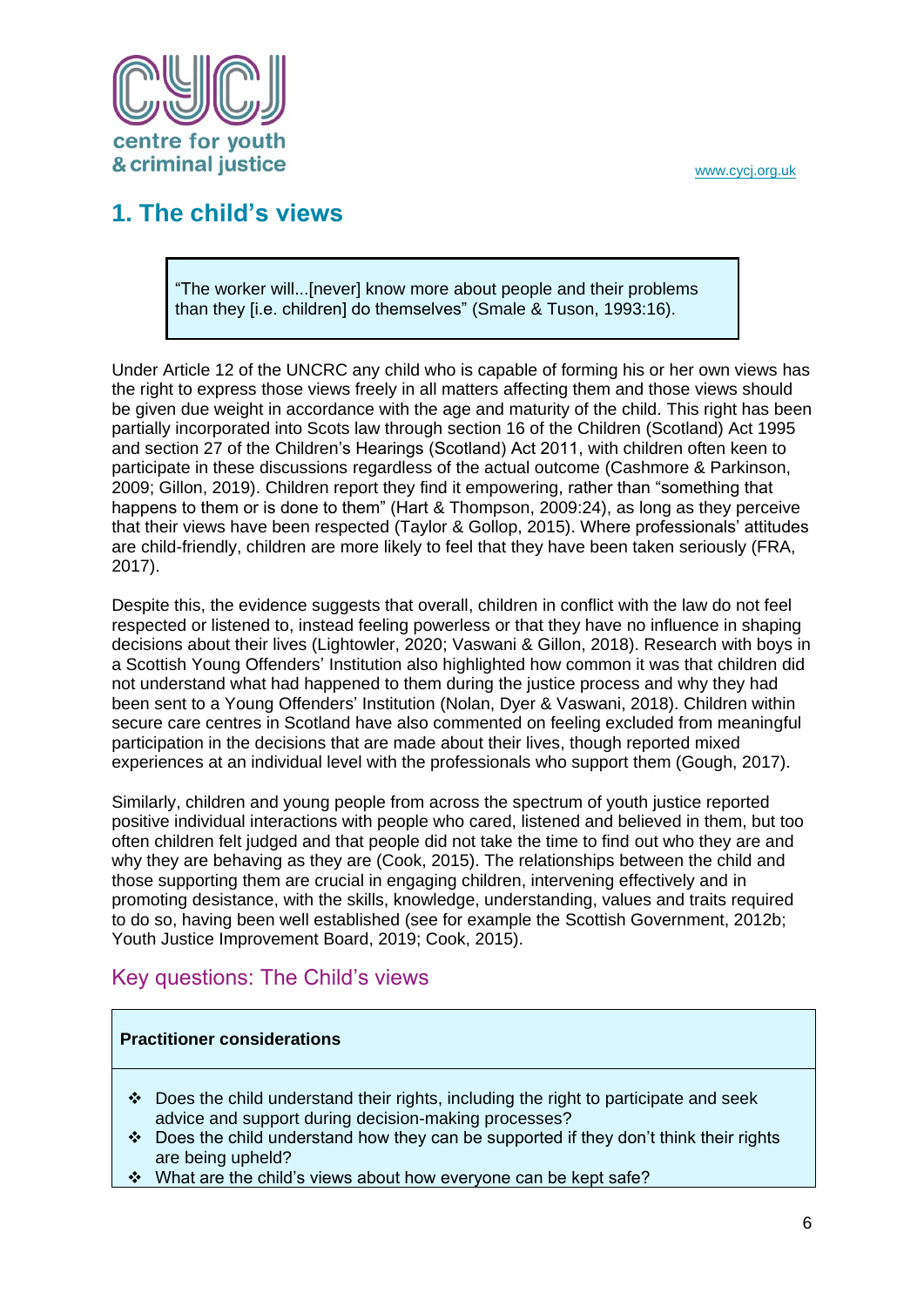

- $\cdot \cdot$  What are the child's views about the concerns that have been raised?
- ❖ Who do they think could best support them?
- What support do they think could be provided?
- $\cdot$  How can these views be best reflected and taken into account in assessments, reports, plans, and decisions about this child?
- $\div$  How can the child be supported to participate in meetings and decision-making processes (such as secure care screening, CARM, child protection etc)?
- $\div$  How can the impact and influence that their views have had be explained to the child?
- What do they think about the potential for a secure care placement?
- What do they think about the alternatives to a secure care placement, including an MRC<sub>2</sub>
- $\cdot \cdot$  Is there anything they don't understand or need more information about?
- Would they like to visit secure care and meet some of the staff in case a secure care placement becomes necessary?
- $\cdot$  Who would they like to go with them to secure care and help them settle in if that becomes necessary?

### **Service Manager considerations**

- $\div$  What information do staff give children about their rights and how do they support children if they don't think their rights are being upheld?
- What systems are in place for the views of children to be recorded?
- $\cdot \cdot$  Are staff clear about how they should gather children's views and the support that they are able to provide to them?
- $\div$  Are staff confident in doing so and do they have the supports and resources available that they require?
- $\cdot \cdot$  Are extra resources, materials, training, approaches etc. needed for children with Additional Support Needs, or Speech, Language and Communication Needs?
- $\cdot \cdot$  What minimum standards are in place if children are being considered for secure care placements?
- $\cdot$  What is the process for ensuring children's participation in, and sharing decisions from, meetings with children such as secure care screening, CARM, child protection etc?
- \* Are working arrangements flexible enough to allow staff time to prepare children for a potential secure care placement?
- What provisions are in place for staff at this critical time so that they can deliver effective support to children and their families?

### <span id="page-7-0"></span>Case example: The Child's views

Keith initially voiced that he doesn't care if he goes to secure care, stating that he will end up in prison anyway when he gets convicted. He said that if he doesn't go to secure care he will probably be charged with something else anyway as the police are on his back all the time. In relation to the potential of providing intensive community support he looked anxious and said that he will just keep getting into trouble because of using drugs. After a while he said that the older guys will still expect him to do 'stuff' for them and that there's no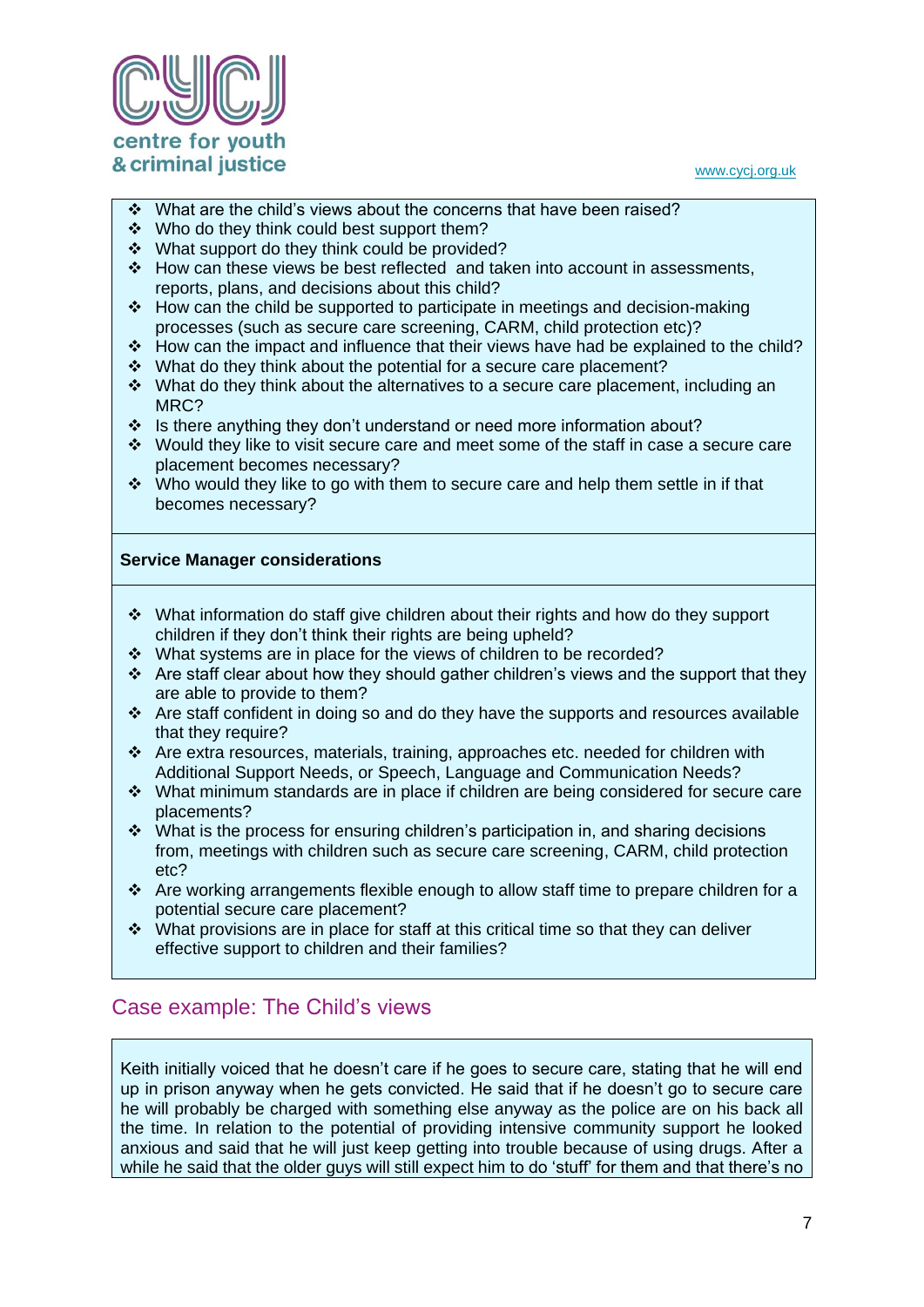

getting away from it. However, he did not want to (or feel safe to) provide names and further details. He said that his brother is supportive as he 'gets him' and that his Dad is alright and gives him money sometimes. Keith said he doesn't want to visit secure care but he sat for a short while and information about secure care, including on the Secure Care Pathway and Standards Scotland, was shared. He also looked at the [Journey through Justice](https://content.iriss.org.uk/charged/) online resource which he said helped him understand what will happen next. The potential for an MRC was discussed which Keith initially dismissed, however, if it can limit where he is able to go then he says it will give him an excuse not to have contact with the older guys for a while as they won't want him bringing the police to them. Keith said if an MRC can do this, he would prefer this to going to secure care as it would mean he could stay in his placement and be nearer his family.

# <span id="page-8-0"></span>**2. A clear assessment and formulation**

The fundamental basis for all responses and interventions where children's behaviours present a risk of serious harm to others should be a holistic, child centred, age and stage appropriate assessment and formulation of need and risk (Johnstone & Gregory, 2015). A clear assessment and formulation should underpin the risk management/reduction plan and the resulting intensive community support that is put in place for each child (Johnstone & Gregory, 2015). In order to effectively manage and reduce the risk of harm occurring it is necessary to understand the factors that are driving the risk of harm, the factors that will mitigate the risk of the harm occurring and the potential scenarios you are trying to prevent. For this reason the assessment should utilise a Structured Professional Judgment (SPJ) approach and be guided by developmentally appropriate tools (Johnstone & Gregory, 2015). The Risk Management Authority (RMA) provide a summary of the empirical evidence for assessment tools in their [Risk Assessment Tools Evaluation Directory \(RATED\),](http://www.rma.scot/research/rated/) which has a specific section on children and young people. The analysis and resulting formulation should be succinct and concise to aid communication of the information considered key to reducing the risk of serious harm occurring, utilising and promoting a shared language (Johnstone & Gregory, 2015). One useful model for risk formulation is Weerasekeera's (1996) 4P's model which considers predisposing, precipitating, perpetuating and protective factors.

Consideration of the systems that surround the child should form a key part of any assessment and formulation (Scottish Government, 2014c). Bronfenbrenner's (1979) theory of social ecology highlights that individuals are embedded within systems that play an integral part in their life and in shaping their behaviour. The individual is at the innermost level of the concentric circles with each concentric layer representing a system such as family, peers, school, and community, highlighting the reciprocity between the individual and the other systems, acknowledging that they all impact on each other (Bronfenbrenner, 1979). For children, by the very nature of their being children, the systems in which they exist have a significant impact. Tarolla, Wagner et al. (2002) state that research strongly suggests children's offending behaviour is multi-determined by the reciprocal and dynamic interplay of individual characteristics and the key systems of the child as detailed above. However, children have very little control over the situations and the contexts in which they are living and growing up in and changes will need to be made within these systems as well, in order to reduce the risk of serious harm. Wherever possible the child's family/carers and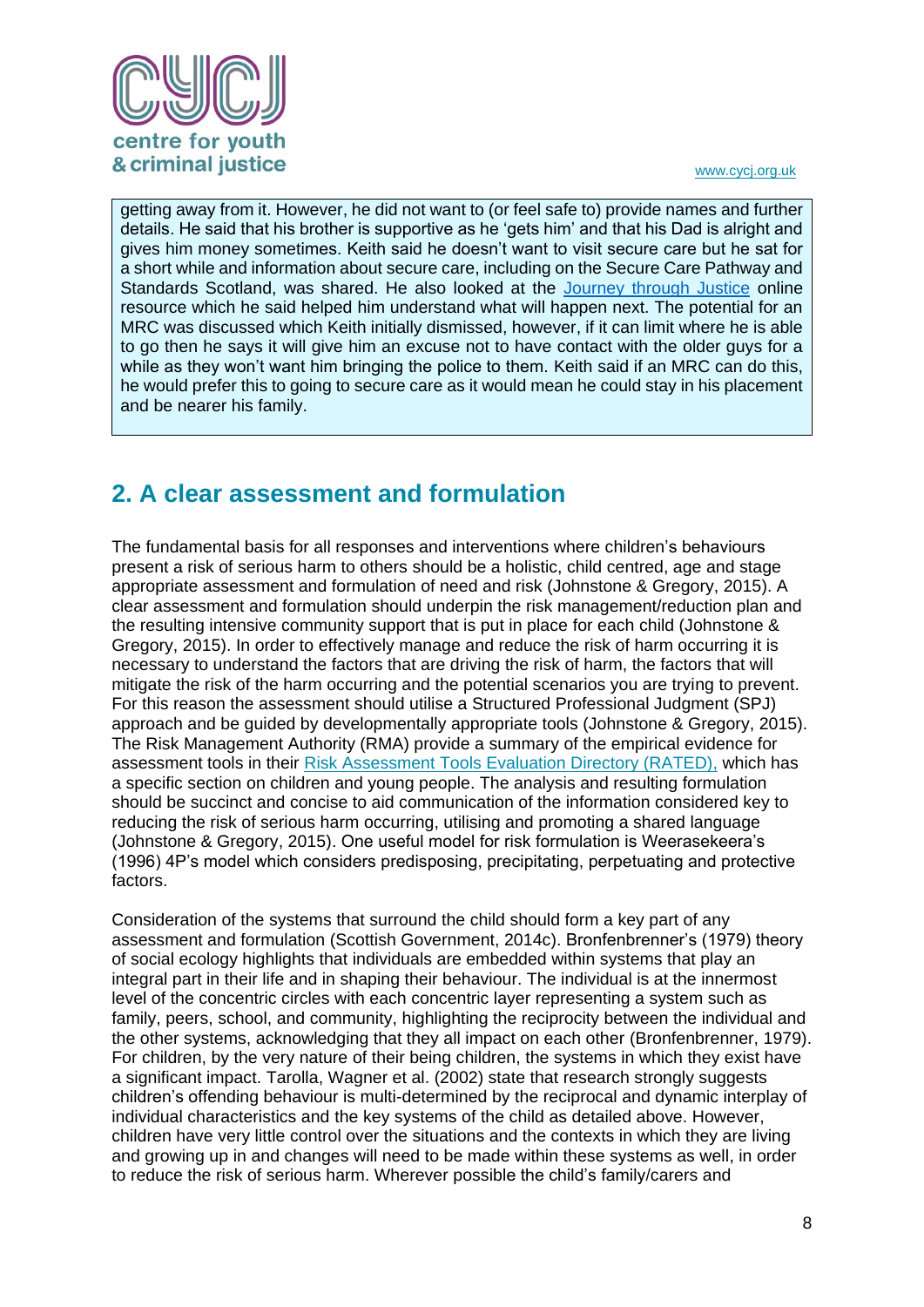

representatives of the other systems should be partners in the risk assessment and management process (Scottish Government, 2014c).

### <span id="page-9-0"></span>Key questions: A clear assessment and formulation

### **Practitioner considerations**

- What are the key presenting risks/concerns?
- Who is at risk of harm?
- Has consideration been given to whether Child Protection procedures are required?
- ❖ Is a referral to the Care and Risk Management process required?
- Should a referral to the Children's Reporter be made?
- What is the child and their parent's/carers views on the above referrals?
- ❖ Should a secure care screening meeting be held?
- $\cdot$  Is the assessment tool developmentally appropriate and suitable for the presenting concern?
- $\cdot$  Is there a sufficient breadth and depth of information available to inform a clear assessment and formulation?
- Have the gaps/limitations in the information available been specified?
- Have the child's parents/carers been involved in the assessment?
- $\cdot$  Is information gathered and shared appropriately and proportionately in line with existing legislation?
- What are the factors that predispose the harmful behaviour?
- $\div$  What are the factors that precipitate the harmful behaviour?
- ◆ What are the factors that perpetuate the harmful behaviour?
- $\cdot$  What are the factors that play a protective role in preventing the harmful behaviour?
- $\cdot$  Is there a succinct formulation that others can access to aid their understanding?
- $\div$  How can we communicate this to reach a shared understanding?

### **Service Manager considerations**

- \* What are the common harmful behaviours that practitioners are working to prevent?
- Are staff adequately trained in risk practice?
- Do they have access to up to date assessment tools that are validated for use with children?
- $\cdot \cdot$  Are they able to access the information they require to complete a robust assessment?
- $\cdot$  Are staff aware of their duties to ensure children's rights to participate in the assessments and to uphold the child's privacy and confidentiality in the information gathering process?
- \* Are staff given sufficient time to complete robust assessments and formulations?
- Do staff have peer support/supervision to assist with assessment and formulation?
- \* Are they confident in using formulation to guide intervention plans?
- Is a multi-agency approach used to understand and respond to the risk of harm?
- Are staff across agencies adequately trained in Children's Rights, GIRFEC, Child Protection and Care and Risk Management processes?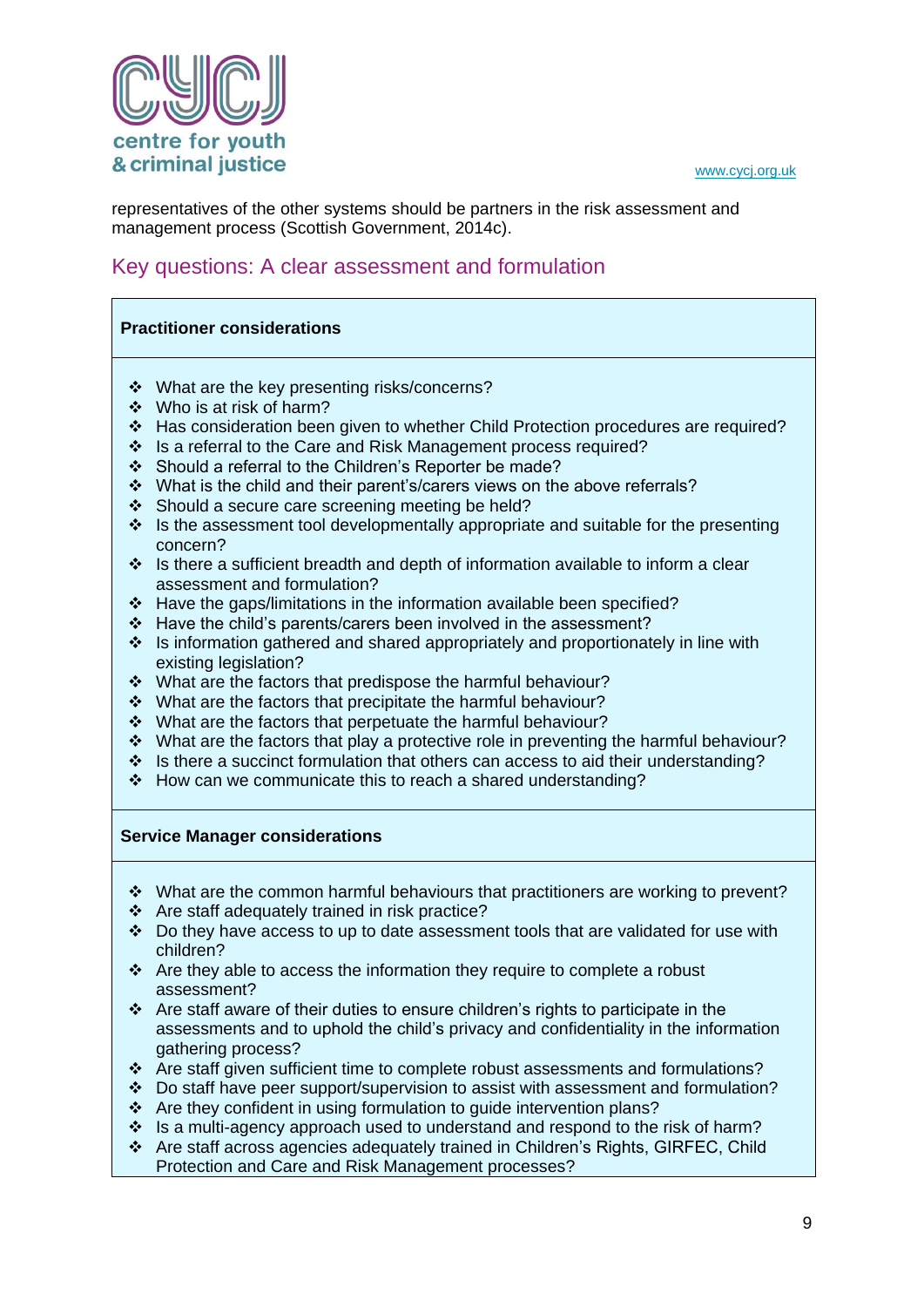

### $\div$  Is there multi-agency understanding of routes to secure care?

\* Are secure care screening processes clear, robust and inclusive?

### <span id="page-10-0"></span>Case example: A clear assessment and formulation

The assessment process was explained to Keith and his family and they chose to engage in the assessment. They understood that the information gathered, from a wide range of sources including school, police and social work, would be shared appropriately and proportionately in line with existing legislation. Access to health information was not available at the time the assessment was completed, which is a limitation to the assessment. The Structured Assessment of Violence Risk in Youth (SAVRY) was used as a guide for the assessment of risk of violence. The resulting formulation is below.

The priority concerns in relation to Keith's current situation are the risk of violence from Keith towards others, the risk of harm Keith may experience as a result of his substance use and the risk of victimisation/exploitation from adults.

Keith has been exposed to neglect from a young age and has experienced parental substance misuse, offending behaviour, poor mental health and domestic violence. He has also experienced many changes in his living situation and some changes in his educational placements. As a result of these events it is likely that Keith's childhood has been characterised by feelings of fear, loss and rejection and that this has prevented him from being able to access, or adequately utilise, personal or social supports. In addition, it is likely that these experiences have impacted on his expectations of others, his ability to trust others and a proneness to perceive threat from others. This is likely to have impacted on his ability to form positive peer relationships. Keith has not had a safe or secure base from which to develop a secure attachment or to develop effective coping strategies, resilience and emotional regulation. In addition, the exposure to aggression and substance misuse at home may have given Keith the message that violence and substance use are a suitable means of managing emotions and solving interpersonal difficulties.

Keith's involvement in violent behaviour appears to have occurred following, or in conjunction with, an escalation in his substance misuse. This was during a period of time when Keith was spending considerable amounts of time unsupervised in the community and there were concerns that he may be being exploited by adults to engage in drug running in exchange for drugs. Keith's substance use may have provided him with a coping strategy to manage his emotions and may have acted as a disinhibitor to his usual behavioural controls. Keith's use of violence may also have provided him with a means through which to gain status or approval/acceptance amongst his peers and to exert some control in his life, particularly when feeling vulnerable.

There appear to be a number of factors that are currently maintaining Keith's problematic behaviours. To date, effective parental management strategies have not been in place. He lacks a secure base and has continued to spend significant periods of time unsupervised in the community with peers who are also engaging in antisocial behaviours. Alongside peer influence, his continued substance misuse is also a key maintaining factor in his violent behaviour. At present Keith has not developed alternative strategies to manage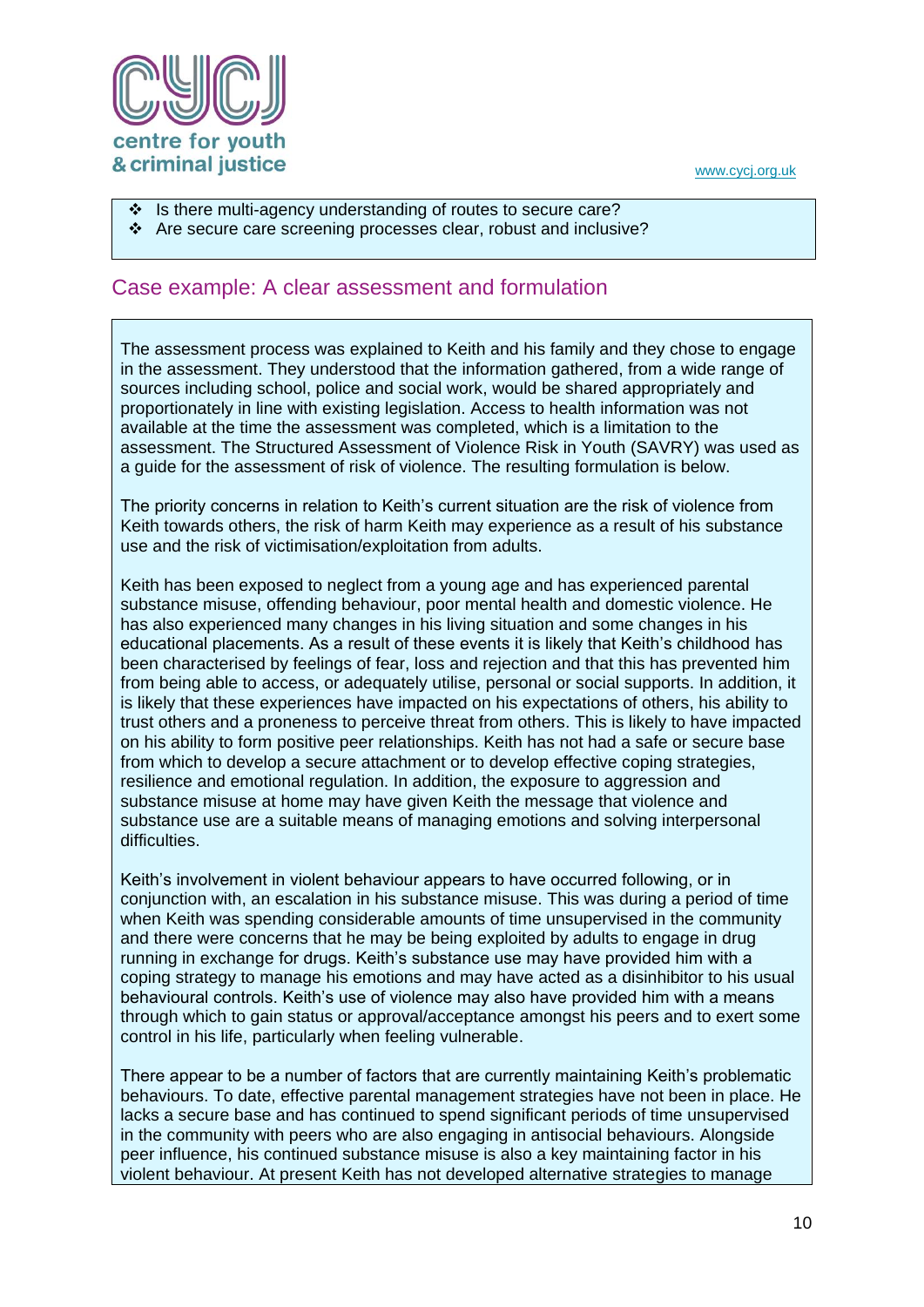

stress or to deal with difficulties. He also has little consistent and positive personal or prosocial support from family or friends with whom he can discuss concerns and problems and receive guidance from in order to deal with them in an effective manner. At present there is insufficient information as to the immediate motivators for the violent behaviour Keith is engaging in and the potential rewards or reinforcers he is experiencing as a result of engaging in violence. Potential reinforcers such as peer status/approval and increased attention from carers/family should be considered. Without a safe, stable, consistent and nurturing home environment it is unlikely that Keith will be able to form trusting relationships with professionals and begin to engage meaningfully in intervention attempts to address the underlying drivers to his violent behaviour.

Whilst there is an absence of current stable protective factors, there are some current strengths to build on that could offer potential protection against further risk taking or harmful behaviour in the future. Keith's relationship with his father appears to be a positive one and there appears to be some positive contact with his older brother and paternal uncle that could be strengthened. It was also noted that Keith can engage well with professionals when in a stable place and that he enjoys engaging in sport activities. He has also shown the capacity to behave in an empathic and caring manner towards peers.

# <span id="page-11-0"></span>**3. Scenario planning**

Scenario planning is a tool that can help to identify how risk factors or vulnerabilities may manifest themselves in the future if effective risk management/reduction plans are absent (Scottish Government, 2014c). It also assists with identifying the actions that are required to prevent these potential scenarios from occurring (Scottish Government, 2014c). Plausible future scenarios should be identified which are based on what is known about the child and consideration should be given to the nature, seriousness, pattern and likelihood of the potential future harm (CYCJ, 2019).

<span id="page-11-1"></span>Key questions: Scenario planning

### **Practitioner considerations**

- Have potential risk scenarios been considered?
- Who is likely to be harmed?
- What is the nature of the harm that is likely to occur?
- $\div$  How severe is the harm likely to be?
- How imminent is the risk of harm?
- Where is the harm likely to occur?
- $\div$  How frequently is the harm likely to happen?

### **Service Manager considerations**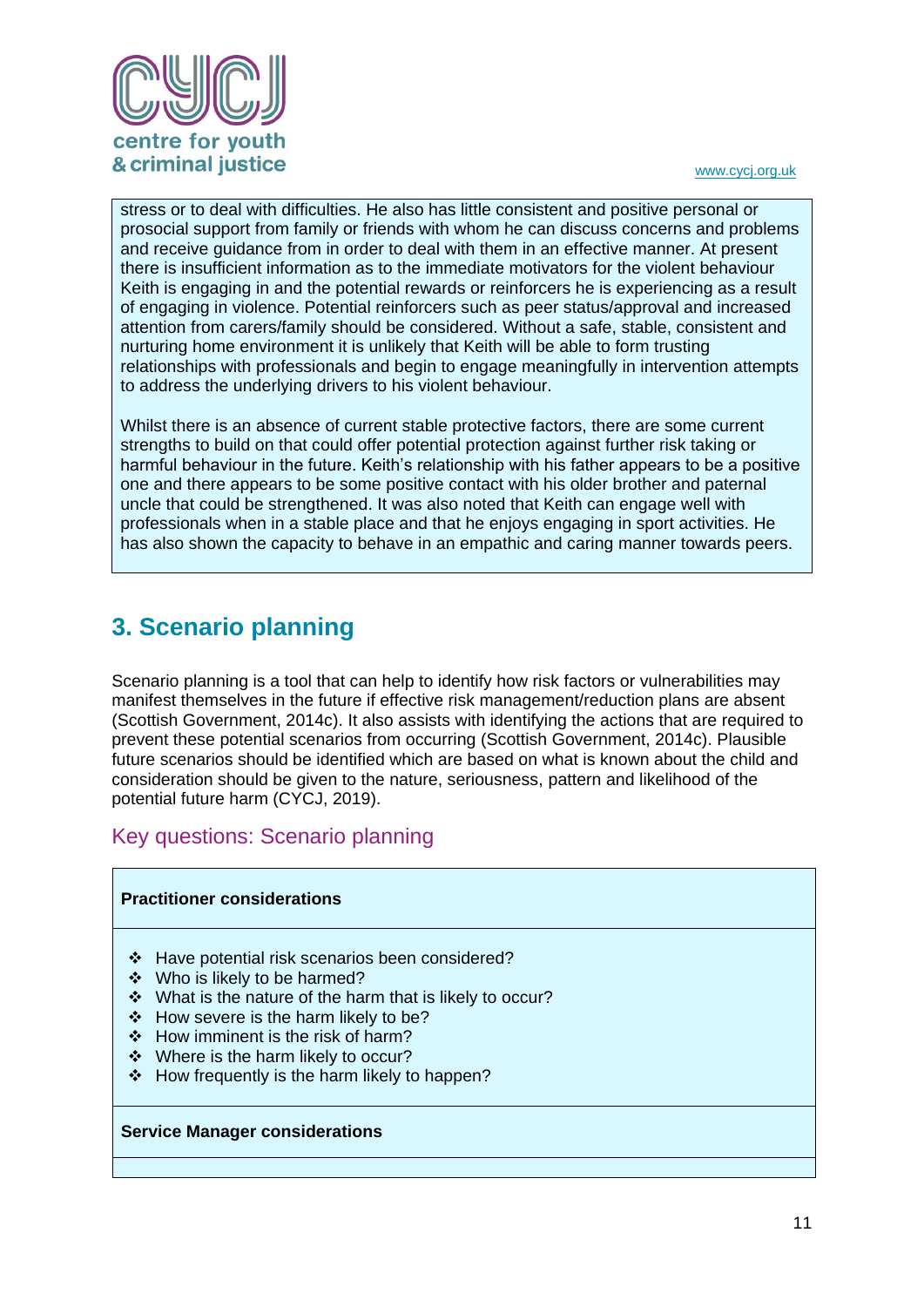

- What are the patterns of risk that present in the local community?
- What are the patterns in the local community of where harm occurs?
- $\triangle$  Are multiagency arrangements in place to discuss and plan prevention strategies for likely scenarios/patterns of risk in the community?
- Is the development and provision of service and support based on this analysis of need and risk locally?
- $\cdot$  Are these fed in to community planning partnerships?
- What supports are in place for staff to engage in scenario planning for individual children?

### <span id="page-12-0"></span>Case example: Scenario planning

In the absence of effective risk management/reduction measures there is a high likelihood that Keith will continue to engage in further violent behaviour. This violent behaviour is imminent whilst Keith is in the community with no restrictions and continuing to use substances. This violent behaviour is likely to occur on a regular basis, involve sustained assaults, and is likely to continue to result in significant harm towards others (including injuries such as bruising, broken bones and head injuries). Keith's violence is likely to be against people with whom he has some limited interaction/conflict with but who are otherwise strangers to him. Victims are likely to be adults or other adolescents, and male. Keith will also be at risk of continued exploitation in relation to drug running. There is a potential that this could escalate to drug dealing and that for reasons of safety he may feel the need to carry a weapon to protect himself. This could also potentially increase the risk of injury to others from Keith if situations of conflict were to arise.

However, if Keith has limited access to unsupervised time with peers in the community and is not out late at night in the community then there will be reduced opportunity for him to be exploited and victimised. As a result he will be less likely to have access to substances and he will therefore be less likely to engage in substance use and violence and the risk of harm will be more manageable in the community. If the adult males who are believed to be exploiting him are identified and plans put in place to deter their contact with Keith, then Keith will have less access to substances, the risk of his offending behaviour escalating will reduce and he will be safer.

# <span id="page-12-1"></span>**4. A safe environment**

Accommodation is a basic need and right. Research shows that inadequate accommodation is likely to have a significant negative impact on reoffending, and there is a documented link between severe accommodation problems or homelessness and recidivism (SPS, 2017). However, the impacts of insecure or unsafe accommodation are wide ranging including stress and mental health issues, difficulties with family members, substance use and the impact on accessing services such as health, benefits, education, training and employment (The Robertson Trust, 2017). Additionally, the lack of a safe home environment makes it difficult for behavioural change to take place through interventions or supports that are put in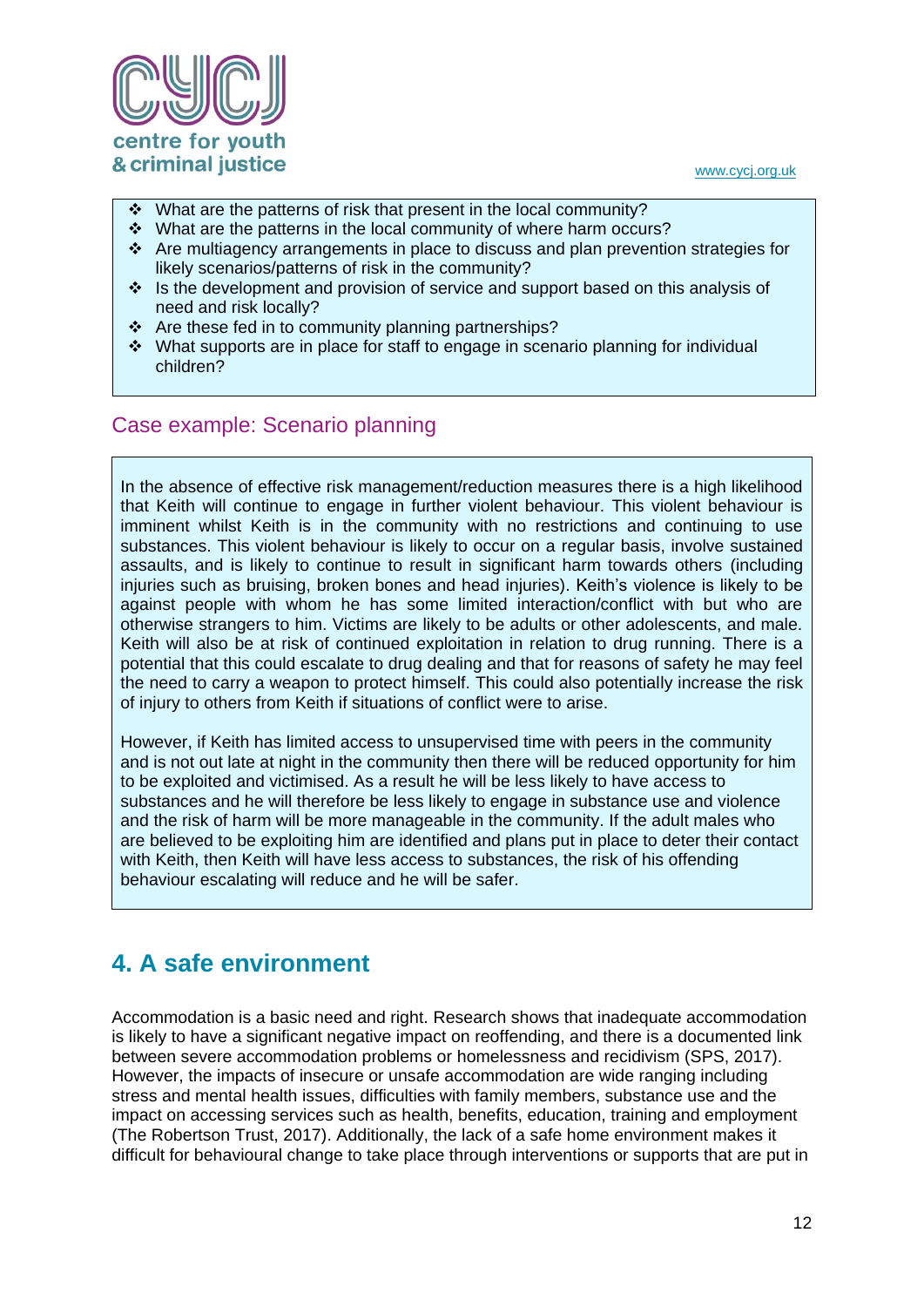

place, rendering this a key consideration in managing/reducing risk (Day, Bateman & Pitts, 2020).

### <span id="page-13-0"></span>Key questions: A safe environment

### **Practitioner considerations**

- What needs does the child have in relation to accommodation?
- $\cdot \cdot$  What would make their home environment safer and sustainable?
- Do they feel claimed in their home environment?
- Does the child believe that they have a stable home?
- Is the home stable enough for intervention work to be effective? If not, how could this be achieved?
- Has a potential change of home environment been discussed with the child?
- Has the child been given information on secure care?
- $\div$  Have they had the opportunity to visit/have a virtual tour of where they might be moved to for safety reasons?
- \* Have any gaps in availability of appropriate safe accommodation been recorded?
- Do we have Corporate Parenting duties for this child? If so, how can these be fulfilled?
- $\cdot$  Is the child eligible for continuing care? If so, how can this be explained, promoted, made available and supported?

### **Service Manager considerations**

- $\cdot$  Is there sufficient availability of community-based outreach support in your local area to support a child remaining in their home environment?
- What accommodation options are available for children where there is a significant risk of harm to others/themselves?
- $\cdot \cdot$  Is there a culture of claiming children and providing a secure base that is unconditional?
- \* Are the accommodation options always available?
- Are there good links with housing providers?
- Are continuing care options consistently explored and resourced where applicable?
- $\div$  Is there funding/finance available to ensure consistent availability?
- What are the mechanisms for having resources agreed locally?
- \* How are gaps in provision recorded and fed into service planning?
- Have Corporate Parenting duties been considered along with the local Children's Services Plan?

### <span id="page-13-1"></span>Case example: A safe environment

A safe and stable place for Keith to live is crucial for interventions to improve outcomes to be effective. As such it was deemed important that wherever possible Keith should remain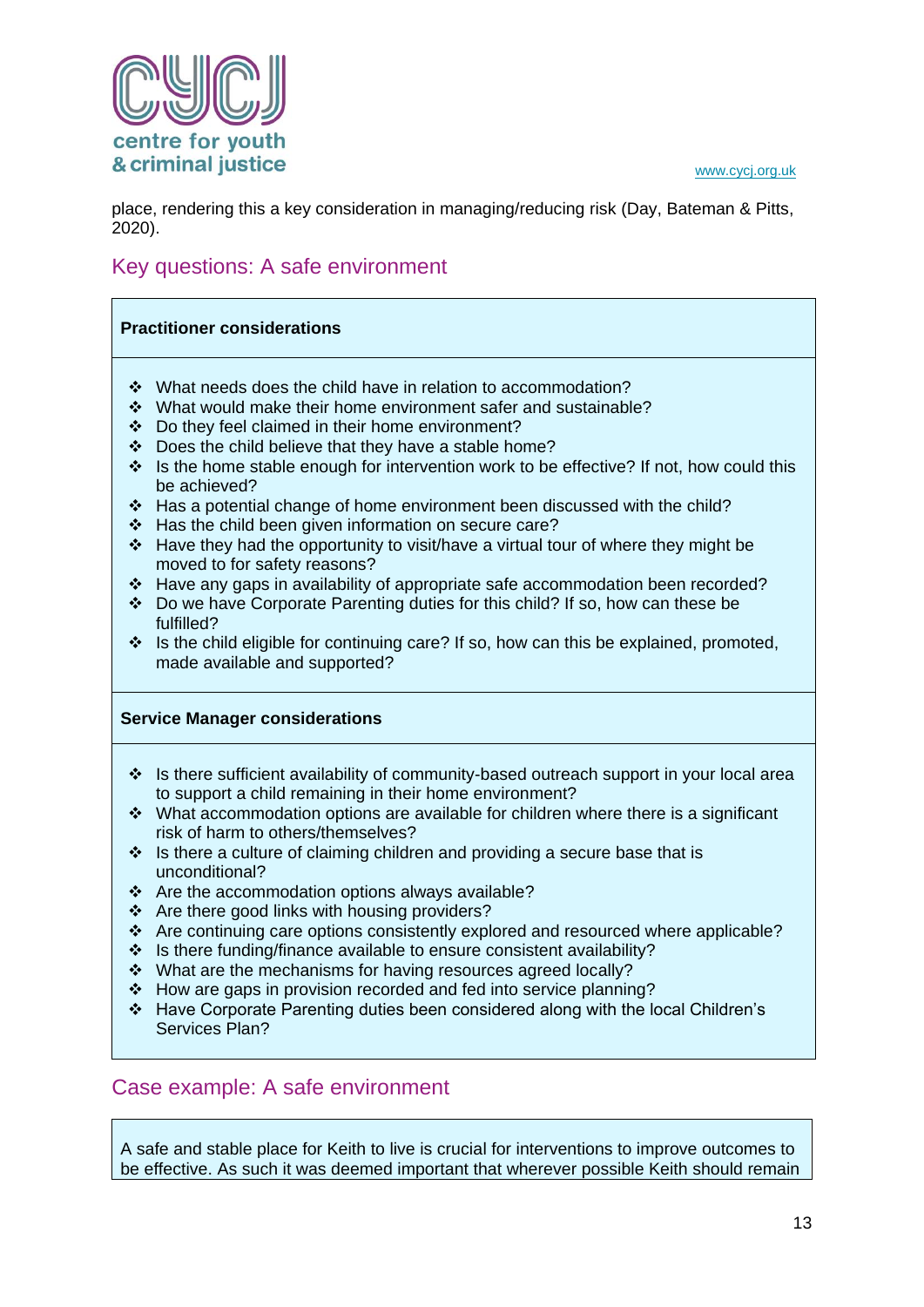

in his current placement to reduce further loss and rejection. In order to support this it was agreed first and foremost that Keith should be considered within the CARM process so that there could be a shared multi-agency agreement about the risk reduction approach taken. Keith and his father attended the initial CARM meeting. With the support of his social worker and residential care staff, Keith was able to explain that he wanted to remain in his current placement and would engage with the supports put in place. At this meeting, it was agreed that Keith would remain in his current placement but that additional support would be put in place for Keith and the care staff, particularly in the evenings when the difficulties tend to arise. Additionally, it was agreed that warning signs that risk was escalating would be monitored and a contingency plan would be developed detailing everyone's role should these difficulties arise.

It was believed that if Keith was moved to a different placement he would experience further instability and loss of relationships that are the current building blocks for a secure base. At present, this is a strength that could assist with the development of effective coping strategies, resilience and emotional regulation.

# <span id="page-14-0"></span>**5. An appropriate level and type of supervision**

One of the aims of supervision is to manage and/or decrease risk by overseeing aspects of a child and their environment, which can at times involve placing restrictions on a child's freedoms (Scottish Government, 2014c). Research by Murphy (2018) identified a range of supervision strategies that had been tried/were currently being used with children referred to the Interventions for Vulnerable Youth (IVY) service. These included compulsory supervision orders through the Children's Hearing System, restricted contact with others, parent/carer restrictions, Movement Restriction Conditions (MRC), criminal justice supervision (such as community payback order, restriction of liberty order), bail, secure care, and custody. Although referred to in almost 80% of cases, following the referral and consultation, increased supervision was recommended in over half of IVY level 1 risk analysis reports, suggesting that the level of supervision may have been deemed insufficient to address identified needs, risks and concerns (Murphy, 2018).

As detailed above, a children's hearing may only make a secure accommodation authorisation if they have first considered all other alternatives, including an MRC (Scottish Government, 2014a). MRCs require the child to comply with certain restrictions (such as remaining in or away from certain locations for specified periods of time), with their compliance with restrictions monitored by an Electronic Monitoring Device (tag) (Scottish Government, 2014a; 2014c). In accordance with the welfare principle of the Children's Hearings System, any young person subject to an MRC must receive an intensive package of support, with access to at least some of the supports 24 hours per day, seven days per week (Scottish Government, 2014a). Between 2014 and July 2018, MRC's were utilised 134 times (McEwan, 2019). The use of MRCs through the Children's Hearing System from 2014 and 2017 has ranged between 20-31 times per year, averaging 27 times per year (McEwan, 2019).

Despite some examples of effective and creative use of MRCs to support individual children in their specific situations (see McEwan, 2019; Simpson and Dyer, 2016), the use of MRCs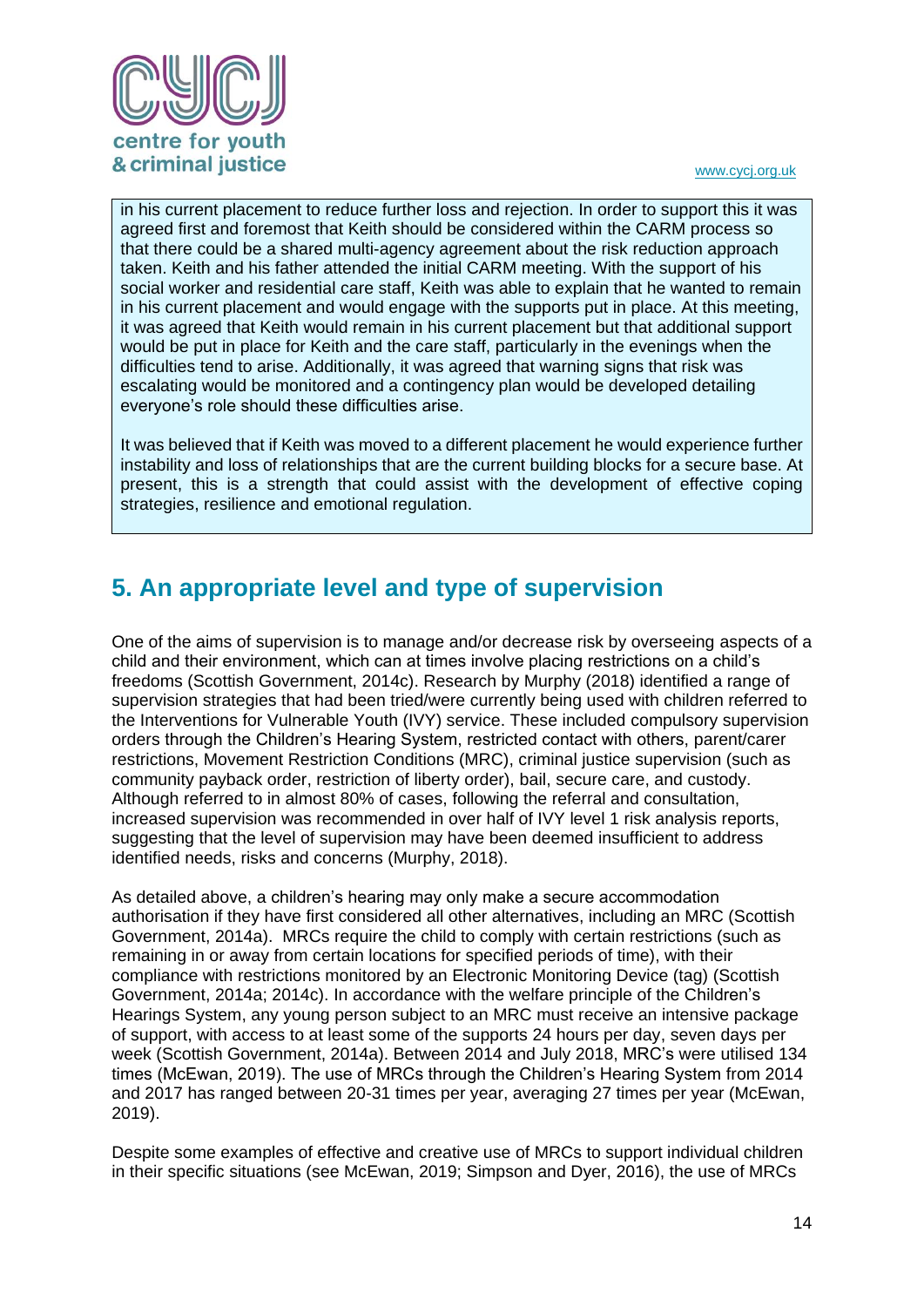

by the Children's Hearing System appears to be lower than would be expected, with Simpson and Dyer (2016) having explored some of the possible reasons for the gap between the stated policy aspirations and practice reality. It is clearly concerning if children are being deprived of their liberty when intensive community based supports, including those that enable restrictions on a child's freedoms such as MRCs, could be more appropriately utilised.

### <span id="page-15-0"></span>Key questions: An appropriate level and type of supervision

### **Practitioner considerations**

- What aspects of a child's behaviour and environment need to be overseen?
- \* Are there aspects that need restricted to keep the child or others safe e.g. internet access, contact with specific individuals, certain locations, times in the community?
- \* Are restrictions proportionate to the risk presented?
- $\cdot \cdot$  Are opportunities to safely promote the child's development being utilised?
- How will these restrictions be reviewed?
- \* How will it be determined that it is safe to remove/reduce the restrictions?
- \* What action will be taken if the restrictions are not effectively reducing risk?
- Has the restriction of other people's liberty been considered?
- Do the restrictions considered match the risk scenarios identified?
- Does the child meet the secure care criteria?
- ❖ Is an MRC necessary and appropriate?
- What are the child's views on supervision, restrictions and support?

### **Service Manager considerations**

- $\cdot$  What options are available for intensive support packages to go alongside any restrictions?
- How are gaps in options identified and needs analysed?
- How often are MRCs considered in the local area?
- Do staff and partners have a good awareness of MRCs?
- How does learning from the outcomes of using MRCs take place?
- Are MRCs considered as an alternative every time secure care is being considered?
- $\div$  Do reviews of secure care screening decisions take place and are the outcomes of these analysed?
- $\div$  Do reviews of secure care authorisations and implementation take place?
- \* How is feedback from children and families on decisions and supports sought and used to inform future decisions and service development?
- $\cdot \cdot$  Are there resources that can be used flexibly at times where there is a high risk of harm?

### <span id="page-15-1"></span>Case example: An appropriate level and type of supervision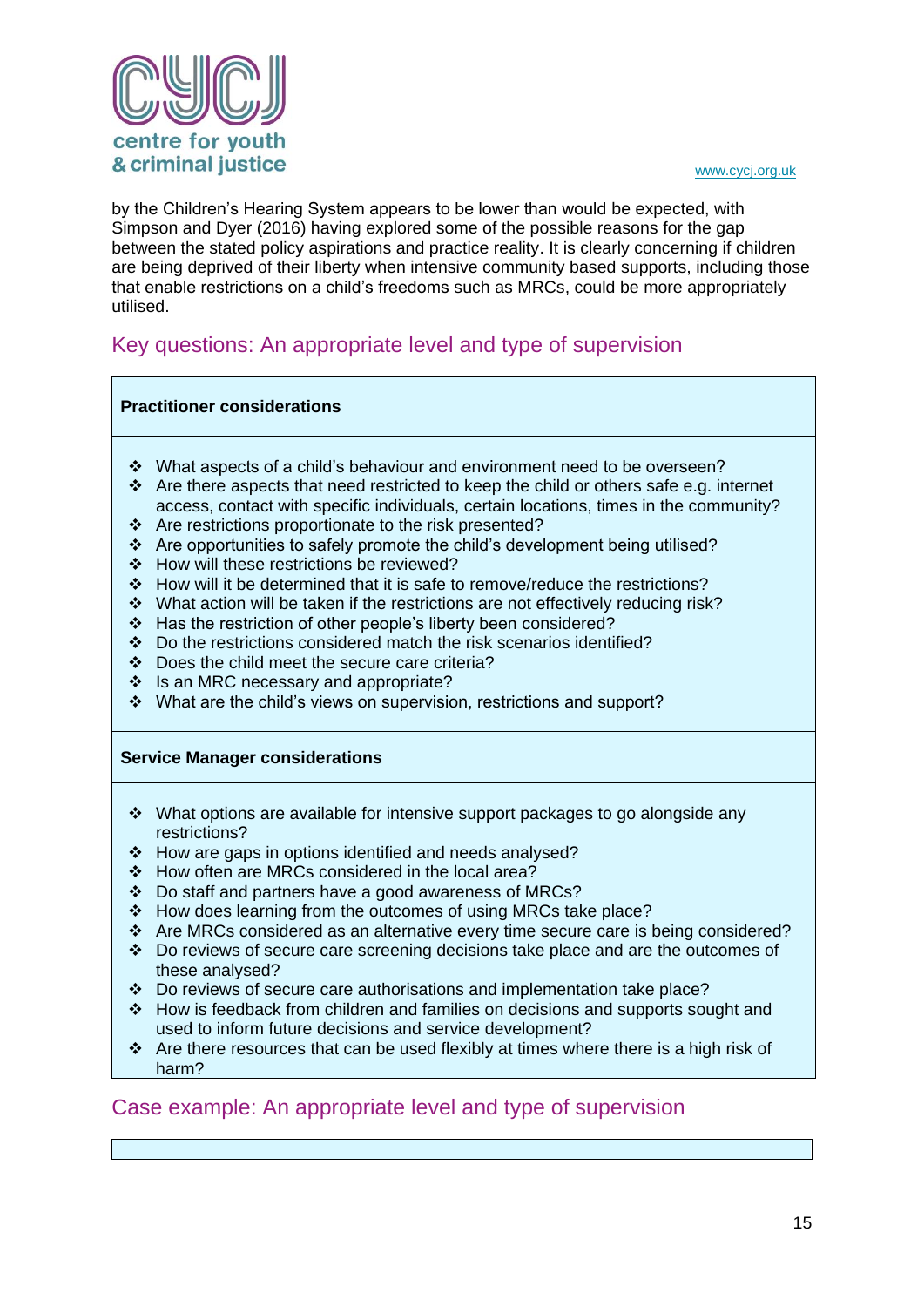

At the secure care screening it was agreed that Keith met the secure care criteria under section 83(6) Children's Hearings Scotland Act 2011 in that he was likely to cause injury to another person through his violent behaviour. It was also agreed that, as all alternatives had not been tried, instead of recommending to the children's hearing that Keith's Compulsory Supervision Order include a secure accommodation authorisation, a Movement Restriction Condition (MRC) would be recommended to restrict the times that Keith is in the community and a package of support made available to Keith. In the report prepared for, and at the hearing, Keith's social worker explained that Keith was assessed as meeting the secure care criteria in that there was imminent risk of his violent behaviour causing serious harm to others. However, it was argued that the less restrictive response of an MRC would be the more appropriate and proportionate option at this time. The social worker explained that this would enable Keith to remain in his current placement (with the importance of this explained as detailed above) in the community, where it was assessed he would have the best opportunity for making sustained behavioural change, and that this would help Keith feel safest. It was also recognised that while all other communitybased alternatives had been exhausted, an MRC had not. At the Hearing Keith expressed his consent to the order being made and said that he wanted to use this opportunity, as he would prefer this to going to secure care. He also indicated that he understood the expectations of the MRC and the consequences of non-compliance. His father also consented, stating he felt secure care and being removed from his current placement and family would increase the risk of harm in the longer term. The Panel agreed with this recommendation, making Keith subject to an MRC for a six month period, to be reviewed by the hearing six weeks after implementation.

Given that the offences tend to occur in the evening and at night it was agreed that the standard MRC hours would be 7pm to 7am. During these hours Keith would be expected to be at the residential home, with his father's home address as a contingency address. However, these hours would be amended to fit in with the supervised activities Keith engages in. As part of the intensive support package that accompanies the MRC Keith will be encouraged to identify and choose supervised activities that he can engage in, including sports activities. He will also be given a choice as to who he takes part in these activities with, which may differ depending on the type of activity. As there is a likelihood that Keith may try to abscond during his curfew time, it was agreed that there will always be an additional professional available during the evening to help engage Keith in activities and provide extra supervision. This also means that if Keith does try to abscond then there is someone available to go out, look for Keith and bring him home.

# <span id="page-16-0"></span>**6. Victim safety planning**

Victim safety planning aims to reduce the likelihood of, and impact of, harm to specific individuals or groups who may potentially be victimised (Scottish Government, 2014c). The focus is on working with potential victims and known victims to improve their safety and maximise their resilience to reduce their risk of being harmed by the child (Scottish Government, 2014c). This is done through devising preventative or contingency strategies (RMA, 2011).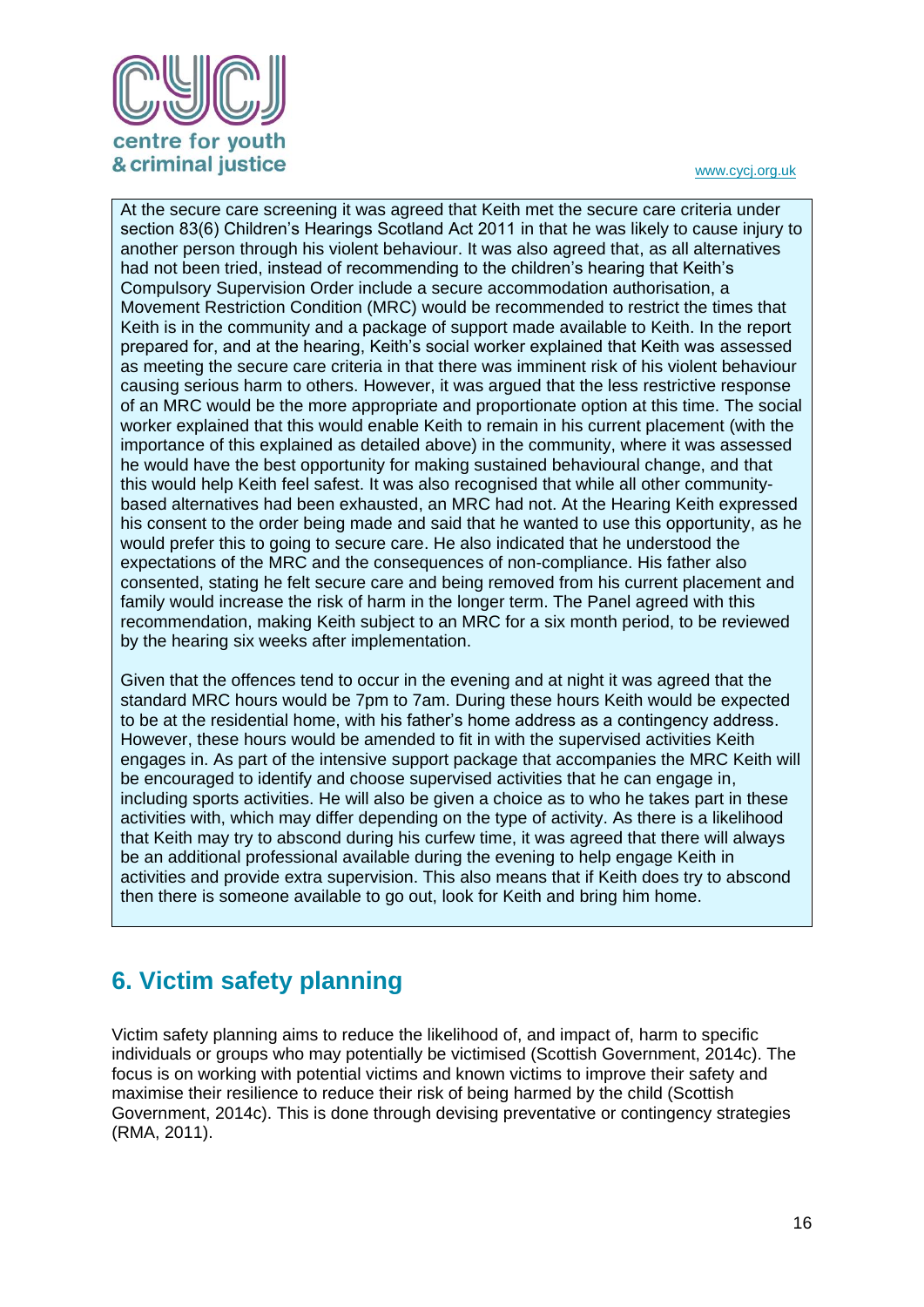

The IVY research (Murphy, 2018) examining risk practice prior to referral to IVY found that victim safety planning was explicitly mentioned in only 12.7% of cases. It may have been utilised in more cases but not explicitly mentioned. Where victim safety planning was mentioned this included safety plans (6.3%), staff protocols (6.3%), plans for unwanted contact (1.6%) and improvements to physical security (1.6%). Following the referral and consultation, additional safety measures, which included child protection measures and victim safety planning, were recommended in over half of the risk analysis reports.

### <span id="page-17-0"></span>Key questions: Victim safety planning

### **Practitioner considerations**

- Who are the potential victims of harm?
- $\div$  Is there a need to notify and warn anyone of potential harm?
- \* Are there steps potential victims can take to keep themselves safe?
- ❖ Has a safety plan been developed?
- Do you know what strategies to use/who to contact if there is an escalation in risk?
- ❖ What roles are the multi-agency partners playing in these?
- Are police markers required?
- Have the risks and plans been communicated to all those who need to know?
- $\div$  Does anyone need support to be able to fulfil their part of the plan?

### **Service Manager considerations**

- What service level responses are in place for victims?
- \* What supports are provided to child victims to prevent risk of future offending?
- Are working relationships between Police and Social Work responsive?
- \* What support is available for families at risk of harm from their children?
- What training exists for staff e.g. de-escalation techniques, communicating risk to potential victims?
- $\cdot$  Is there joint understanding about de-escalation across professionals so families get consistency?

### <span id="page-17-1"></span>Case example: Victim safety planning

It was agreed that work would be undertaken with Keith to discuss the concerns around the risk of harm to himself and to others and to try and collaboratively develop safety plans, offering Keith choices and options within these. The development of these plans will also involve his family, care staff, social work and police. The safety plans will clearly detail the actions that will be taken to keep Keith and others safe so that everyone is clear about what to expect. The plans will cover what happens if Keith leaves the home without permission, what happens if he is under the influence of substances and what happens if he starts to become aggressive. As a minimum the plans will cover triggers and warning signs, de-escalation strategies, safe spaces to go to, and who to contact for support or if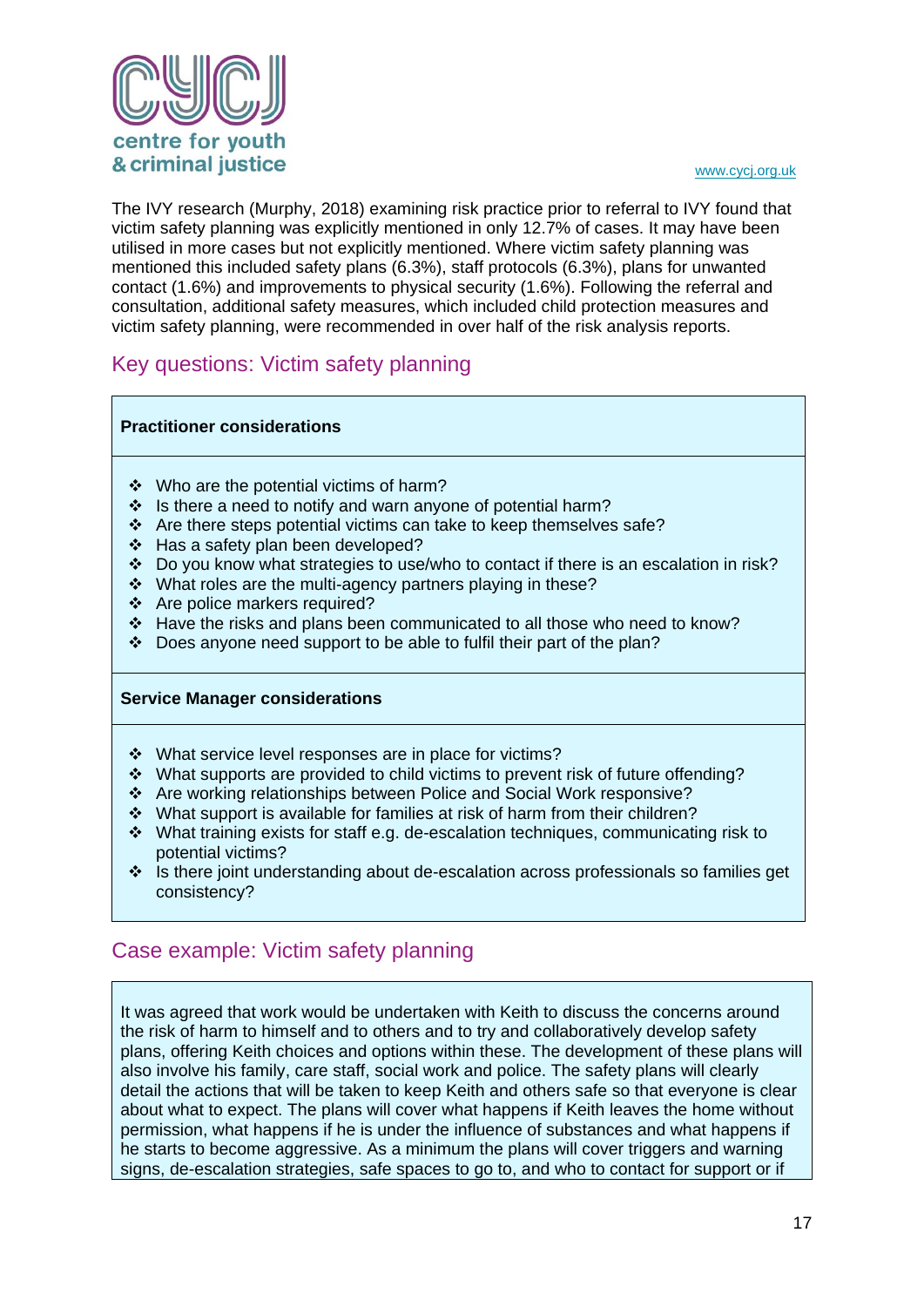

the safety plan is not working in order to keep people safe. This will be done within the context of giving Keith clear messages that this is because he is cared for and everyone wants him to be safe and remain staying in the community.

It was additionally agreed that the police would put plans in place to gather intelligence to identify the older adults exploiting Keith and then put measures in place to prevent this.

# <span id="page-18-0"></span>**7. Intensive interventions and support packages**

In order to meet children's needs and to reduce and manage risk, the provision of intensive interventions and support is often necessary. Under the Risk, Need, Responsivity (RNR) model (Andrews & Bonta, 2010) the intervention should focus on those factors that are most clearly linked to offending and should be tailored to the needs of the individual, while based on evidence and research. This will often require agencies to work together to provide wraparound support, bringing together the efforts of significant individuals in the child's life and ensuring support is available when this is needed (Scottish Government, 2011). The IVY research revealed that, prior to referral to IVY, the interventions that had most frequently been tried or were currently in place were a referral to CAMHS (77.8%; although this did not mean that the referral was accepted or that, if accepted, intervention was provided), medication (31.7%) and intensive support packages (31.7%) (Murphy, 2018). Following the consultation the risk analysis report made recommendations for further intervention work in 68.3% of cases. These included interventions around mental health, emotion regulation, relationships, trauma, substance misuse and offence focused work (Murphy, 2018). In research by Nolan et al. (2017:16) children and young people in custody reported that they deemed the availability, accessibility and awareness of leisure activities, apprenticeships or employment, accommodation, addictions support and offence focused work in the community as important in preventing and reducing offending. However, they also reported that there was a lack of available opportunities in the community, or at least awareness of these opportunities:

"You get opportunities in jail, like doing the Construction Skills Certification Scheme card, Duke of Edinburgh…outside you don't know where to go and access that stuff" (Brian)

The provision of intensive community-based support can be challenging. For example, research completed by Moodie and Gough (2017) with CSWOs highlighted issues including lack of choice and availability of such services; high costs and financial constraints; the commissioning processes and practices (which could for example make it difficult to purchase flexible 24/7 out-reach type family support in a crisis); a lack of specialist resources (for example, for children with Autistic Spectrum Disorders and associated learning needs and behavioural issues, post-trauma needs, self-harming and/or suicidal behaviours despite these children often having other legislative enshrined entitlements). Similarly, for children on the edge of secure care, the lack of 'step-up' or 'step-down' options to enable flexibility of approach and 'bridging' between secure care and the community was highlighted (Moodie & Gough, 2017). In addition, the majority of CSWOs shared concerns about what they identified as high levels of unmet mental health and wellbeing need, with around half reporting difficulties with accessing appropriate mental health assessment, support and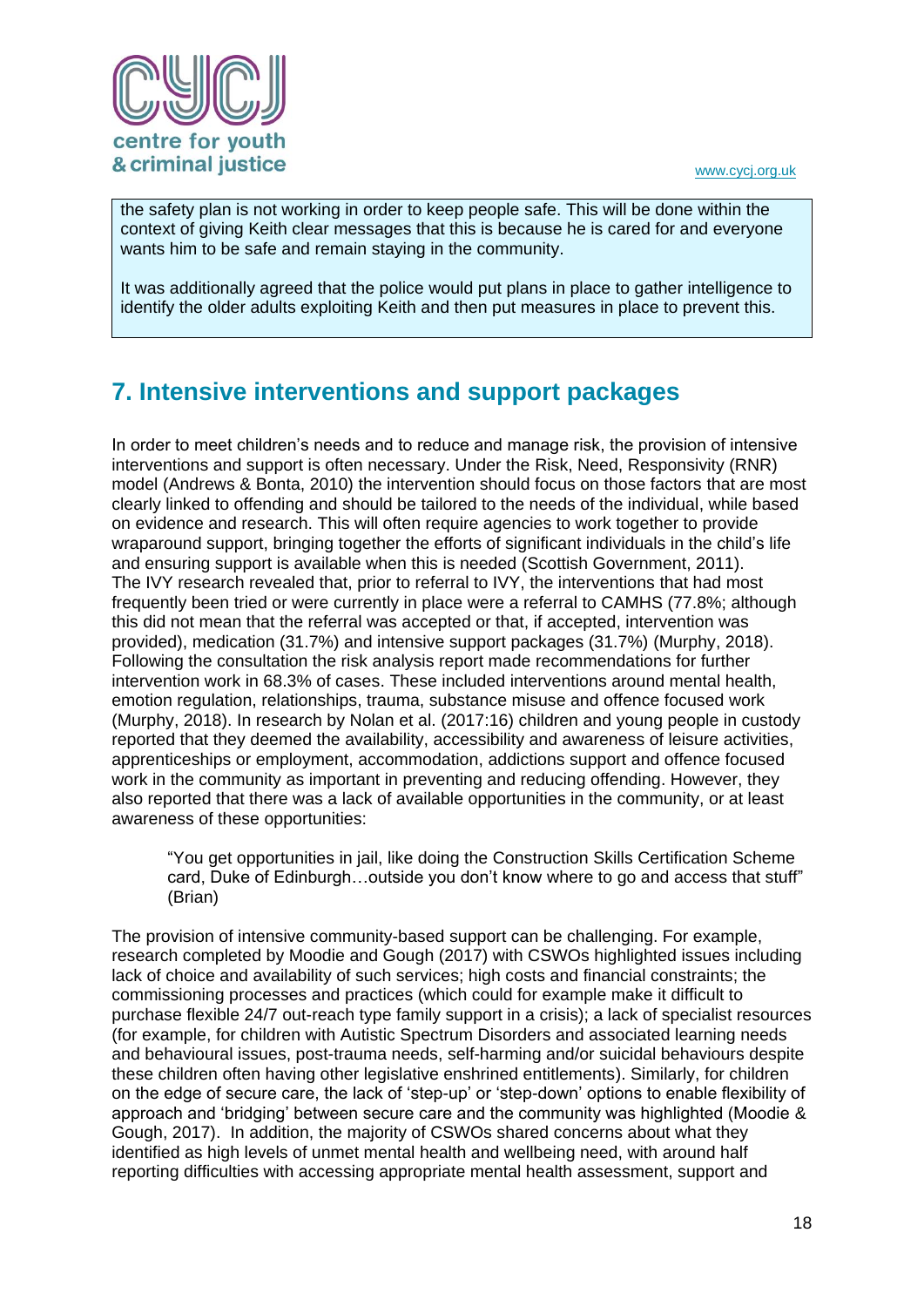

treatment for young people at Tier 3 and Tier 4, which has been echoed in other work (Scottish Government, 2018). These issues have been reiterated in the Scottish Parliament Justice Committee (2019) inquiry into secure care and prison places for children and young people in Scotland and the Care Inspectorate's (2020) review into the deaths of looked after children.

It is therefore critical that a range of community options are available to meet identified risk and support the management and reduction of risk. The forthcoming Secure Care Pathway and Standards Scotland specify that children's needs should be met by appropriate supports in the community which are right for the child and the people who are important to them, promoting safety and preventing liberty from being restricted. Unmet need should be recorded and services should look to address these needs (Scottish Government, 2011). Crucial services include:

- Universal and specialist health services
- Opportunities for social inclusion and pro-social activities
- Role models/mentoring
- Leisure and sport
- Positive and nurturing relationships
- Employment, education and training
- Positive peer relationships

Building on the previous discussion about children being a part of systems, reviews of the effectiveness of interventions in reducing offending behaviour have consistently found that family-based and multi-systemic interventions are the most beneficial (Farrington & Welsh, 2003; Humayun & Scott, 2015; Moodie, Vaswani, Shaw et al., 2015; NICE, 2013). Murphy (2018) concluded that one of the reasons why the current systems may not be successful in reducing violence for a significant number of children is that the quality and level of risk practice does not match the complex needs of these children, with interventions often focused on the individual child. Whilst such interventions will match some of the individual needs that children present with, any changes in their behaviour as a result are unlikely to be sustained if the contributing home and community factors are not also addressed (Murphy, 2018). This is particularly crucial given the developmental stage of children and their limited ability to take responsibility for risk management, with the Scottish Government (2014c) advising that the responsibility and control for risk management must initially be held by the adults and systems within which the child lives and interacts. In doing so, parents/carers have a key role, with risk management often heavily reliant on their supervision and monitoring. It is therefore critical that their ability and capacity to undertake any such role is fully assessed and supported (McNeill, 2009; Scottish Government, 2014c).

Murphy (2018) identified that the most frequently cited potential barriers to effecting a reduction in the children's violent behaviour were difficulty engaging the child, difficulty engaging the family, parental criminal attitude, parental substance use and parental mental health. It is important to recognise that the responsibility for engaging children and families, as well as providing any information and support required to do so and working collaboratively to address barriers, sits with practitioners and their service (Independent Care Review, 2020). Various key features for effectively engaging with families and providing intensive support have been identified (see for example Youth Justice Improvement Board, 2019). The Independent Care Review (2020), albeit having a different focus, identified ten principles of intensive family support which included being responsive and timely; working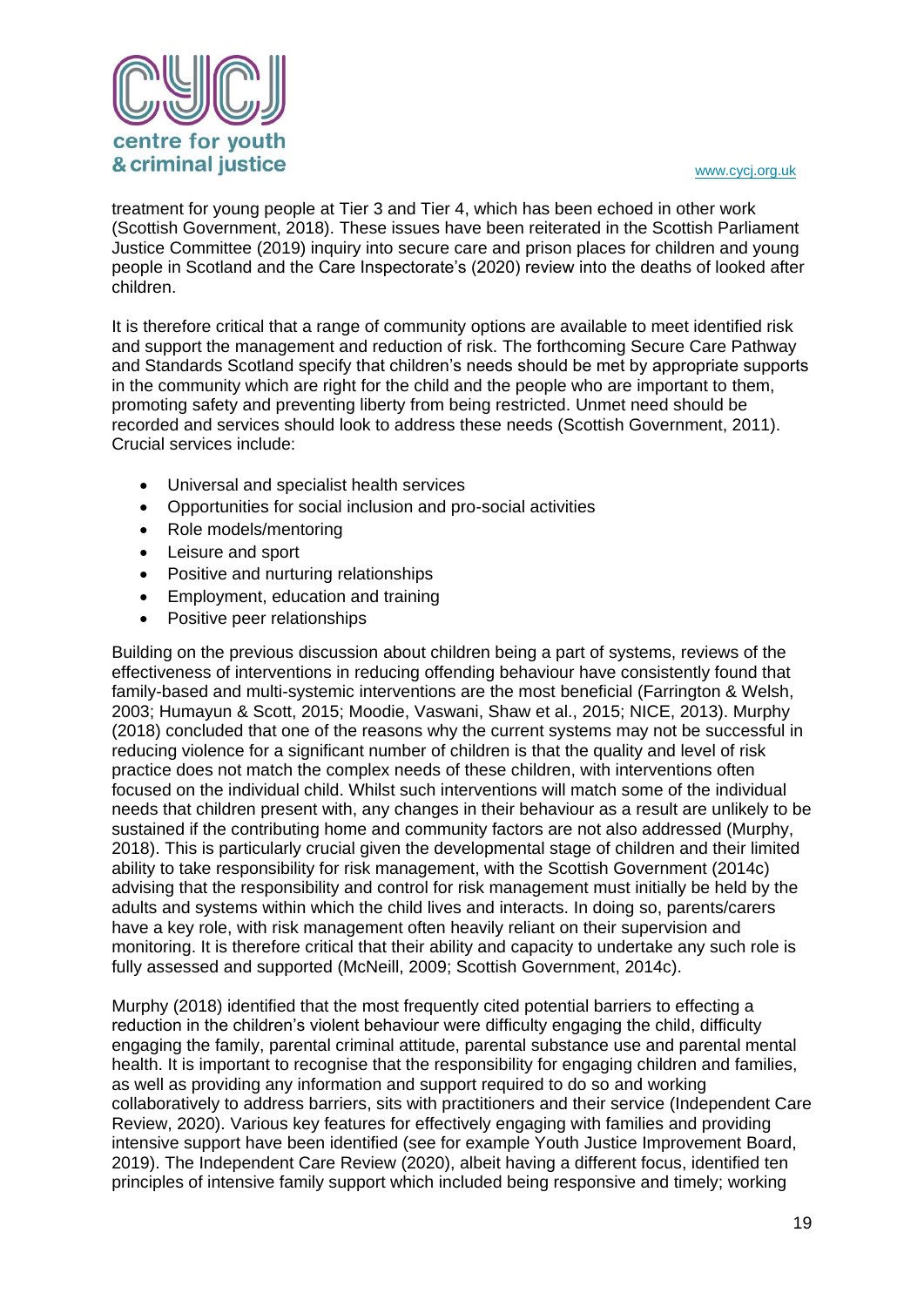

with family assets; promoting empowerment and agency; holistic and relational; therapeutic; non-stigmatising; flexible, persistent and patient. It is crucial that staff are aware of and can address any feelings that a family may have that they are to blame for their child's behaviours or stigmatised by their contact with services. It is also important to recognise and assess carers' own needs including personal, social and emotional support; support them in their caring role; and provide practical and emotional advice and support (Scottish Government, 2011).

### <span id="page-20-0"></span>Key questions: Intensive interventions and support packages

### **Practitioner considerations**

- Based on the risks/vulnerabilities identified in your formulation, what are the key priority interventions for reducing risk?
- \* What steps are needed in the intervention plan to address these priorities?
- What strengths/protective factors will your interventions draw on?
- What order should the interventions be in?
- $\cdot$  Do the planned interventions cover the change required in the systems surrounding the child?
- What support do parents/carers or families require?
- How are new skills/strategies communicated to others so that consistent messages and reinforcement can be provided?
- $\cdot$  What plans are in place to make sure changes are sustainable without professional involvement?
- \* What are the outcomes being worked towards and how will it be known these have been achieved?
- ❖ How will interventions be reviewed?

### **Service Manager considerations**

- $\cdot$  Is commissioning of intervention services based on an analysis of the intervention needs of children?
- Are in-house staff skilled and confident in developing and delivering best practice interventions?
- $\div$  Are training and development opportunities provided to staff based on an analysis of staff needs?
- $\div$  Is there flexibility for the interventions available to meet the needs of individual children, their specific circumstances and the intensity required?
- How are staff supported to review progress, identify any barriers to progress and address these?
- $\div$  Is there flexibility in services to increase capacity if needs change?
- $\cdot \cdot$  Are the intervention aims, outcomes and any barriers shared with multi-agency partners on a regular basis?
- How is multi-agency working promoted and supported at a strategic level?
- \* How is unmet or inappropriately met need recorded, monitored and addressed?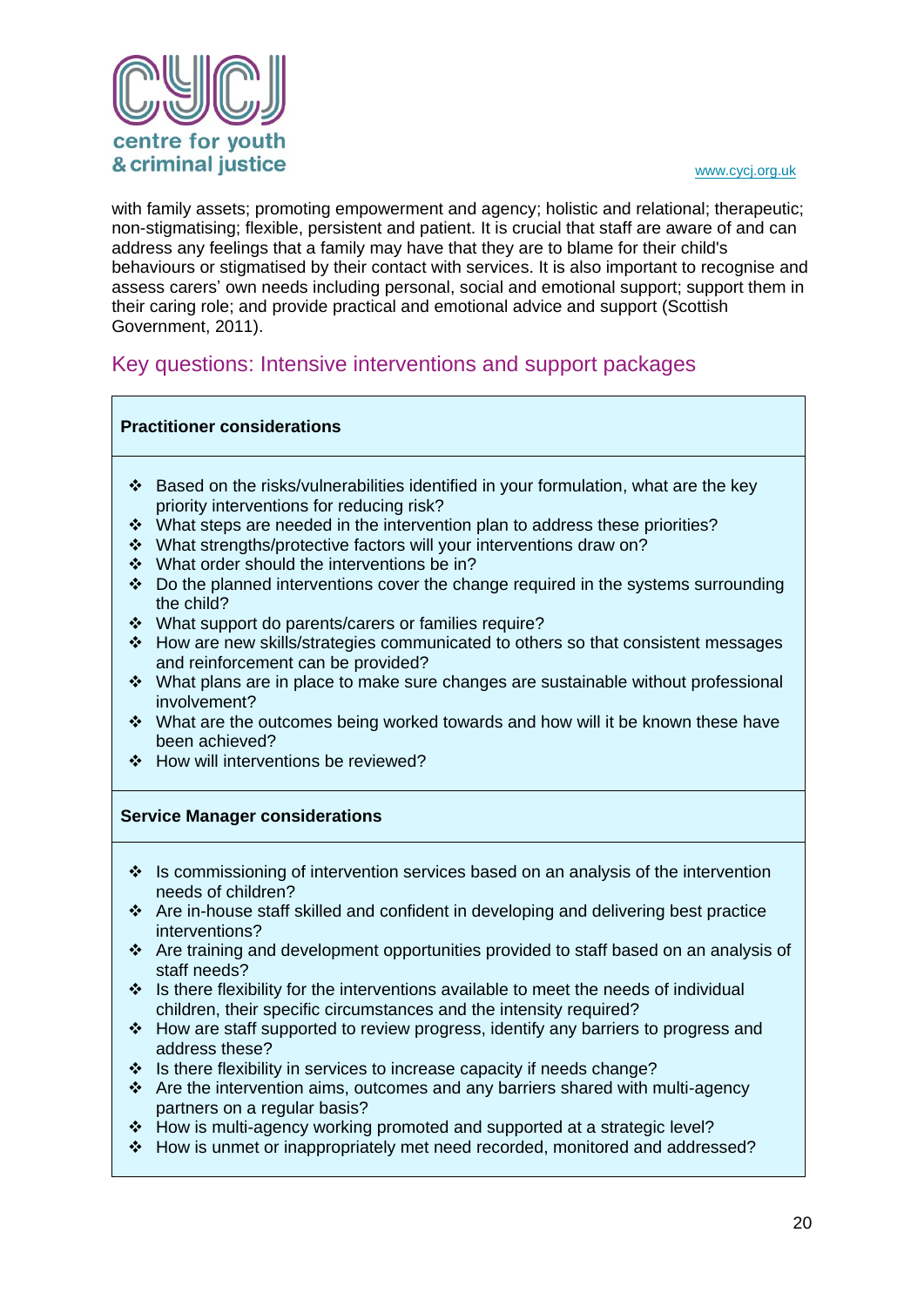

### <span id="page-21-0"></span>Case example: Intensive interventions and support packages

If Keith has positive prosocial supports that he trusts and can gain advice from then he will be more likely to learn how to resolve issues and manage emotions. It was therefore agreed that work would focus on helping Keith develop a support network of those who he trusts most and to identify who can provide what support e.g. emotional, financial, practical support. This would also include identifying what helps in various scenarios and what does not help but makes the situation worse. This will feed into the safety plans. Keith has already indicated that his brother 'gets him' and that his father provides practical support at times. It will be important to start with these existing supports and to look at ways these can be developed and strengthened.

Given what we know about Keith it was agreed that all professionals will consistently reinforce positive behaviours and engagement, communicate that they care about him and his wellbeing and that they will continue to try and keep him safe. They will do this by putting in clear boundaries and expectations whilst developing routines that include having fun and that create a positive home environment. They will also work alongside Keith's family to help everyone develop their relationships and to share advice on how they can effectively support Keith to effect behaviour change. Throughout this everyone will model good emotion management, problem solving and conflict resolution. It was agreed that all individuals in Keith's support network will engage with Keith in a solution focused way and work to develop hope and goals for the future. Staff will encourage good sleep routines and encourage Keith to be more active in choosing the food for meals and to help make the meals. They will also try to engage Keith in conversations about his ambitions and interests so that these can be developed to provide him with a sense of positive identity and a positive role within the home and/or the wider community.

Once Keith's behaviour is more stable and trusting relationships have been developed then work with Keith to help him understand his substance use and violent behaviour can start. Depending on the outcome of this, cognitive behavioural therapy could be considered to look at the link between his thoughts, feelings and behaviour with a view to reducing future substance use and violence.

# <span id="page-21-1"></span>**8. Monitoring and contingency planning**

In the context of reducing the risk of harm to others, monitoring plays a key role. There are various aspects that should be monitored to determine whether the plans in place to reduce the risk of harm are being effective or whether risk is continuing to escalate (Scottish Government, 2014c). These include the monitoring of whether:

- Early warning signs/triggers to risk of harm are appearing
- Plans are being followed as intended by all partners
- Conditions/supervision requirements are being adhered to
- Adverse outcomes are reducing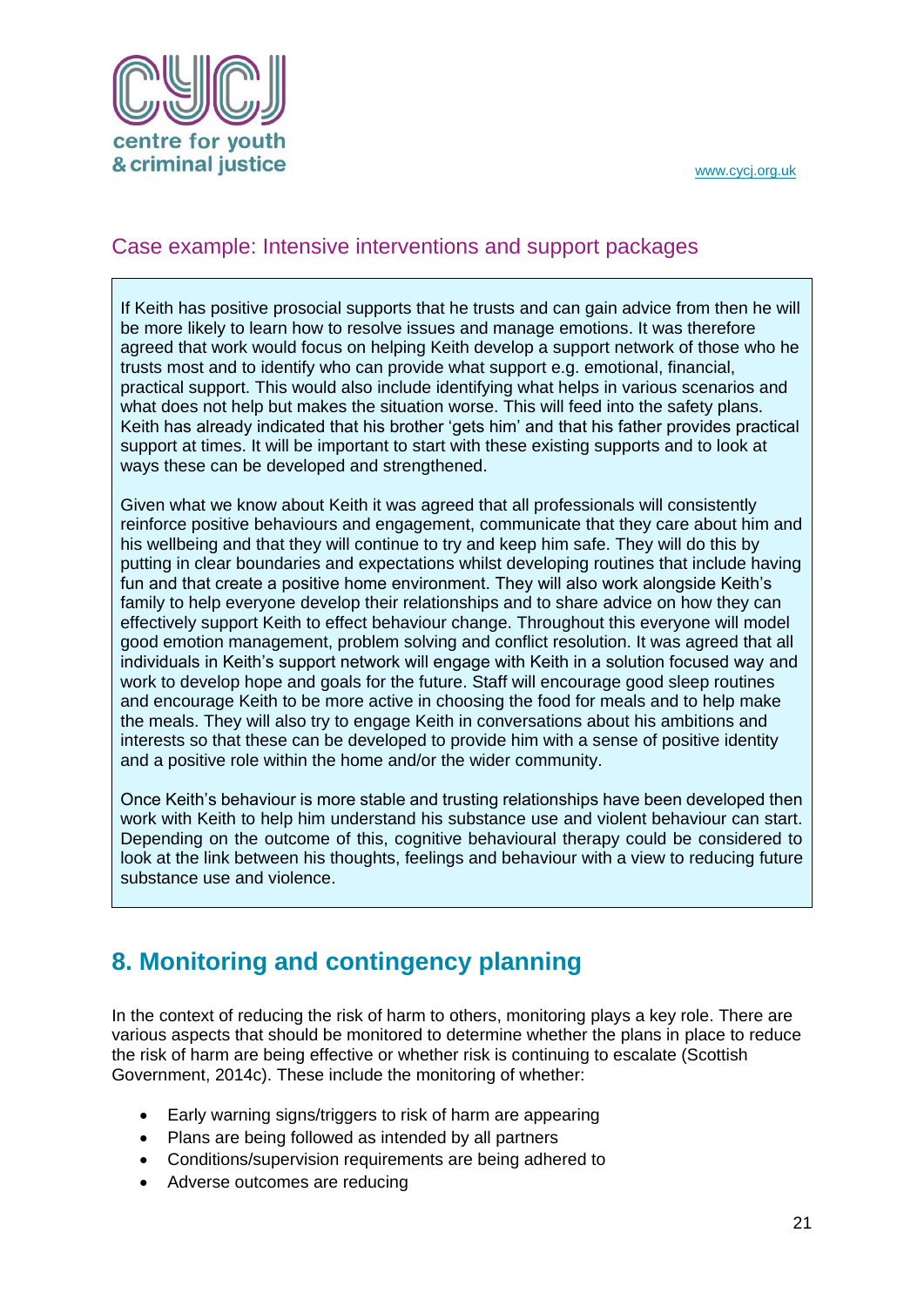

- Improved wellbeing is being achieved
- Vulnerabilities/risk factors are reducing
- Strengths/protective factors are increasing

A core principle of the RNR model (Andrews & Bonta, 2010) is that the level of assessment or intervention should match the level of risk. As such, and in order to provide appropriate and proportionate interventions, the team around the child will need to agree how it will be known whether the level (and type) of risk is changing. The team will also need to agree how this is to be reviewed, assessed and monitored, so as to know when the intensity of support should be increased, decreased or varied to the current level of risk (Scottish Government, 2011; 2014c). Early warning signs that might indicate that risk is increasing should be identified and contingency plans should be developed to address the risk scenarios identified and triggered when the early warning signs appear (Scottish Government, 2014c). Such plans should outline clearly the courses of action that would need to be taken in such circumstances, by whom and how quickly (Scottish Government, 2014c).

Murphy (2018) in the review of IVY cases indicated that the use of monitoring strategies to measure changes in frequency, intensity or duration of behaviours were mentioned infrequently, with only 22.3% making mention of clear monitoring strategies. The monitoring strategies that were referred to were monitoring contact with others (14.3%), internet use (4.8%) and electronic monitoring (3.2%). Following the IVY consultation, increased monitoring was recommended in over 85% of IVY level 1 risk analysis reports (Murphy, 2018).

### <span id="page-22-0"></span>Key questions: Monitoring and contingency planning

### **Practitioner considerations**

- What are the triggers to the risk of harm that we should be monitoring?
- $\cdot$  What are the warning signs that the risk of harm is escalating?
- Has a contingency plan been developed to address these?
- What do we need to track to measure change?
- ❖ Who is best placed to monitor the different aspects?
- How frequently should the different aspects be monitored?
- $\div$  Who is informed about changes in what is being monitored and when?
- How soon do we realistically expect to see change in the different aspects?

### **Service Manager considerations**

- $\cdot \cdot$  What supports are provided to staff to determine what should be monitored and to support them with reviewing this information?
- What is the role of multi-agency partners/CARM in monitoring these elements?
- $\div$  Is CARM information formally recorded and used to inform service provision?
- Are there audits to examine whether plans are followed after CARM meetings and whether these are effective in reducing risk?
- $\div$  Is there built in resource to record and analyse this information?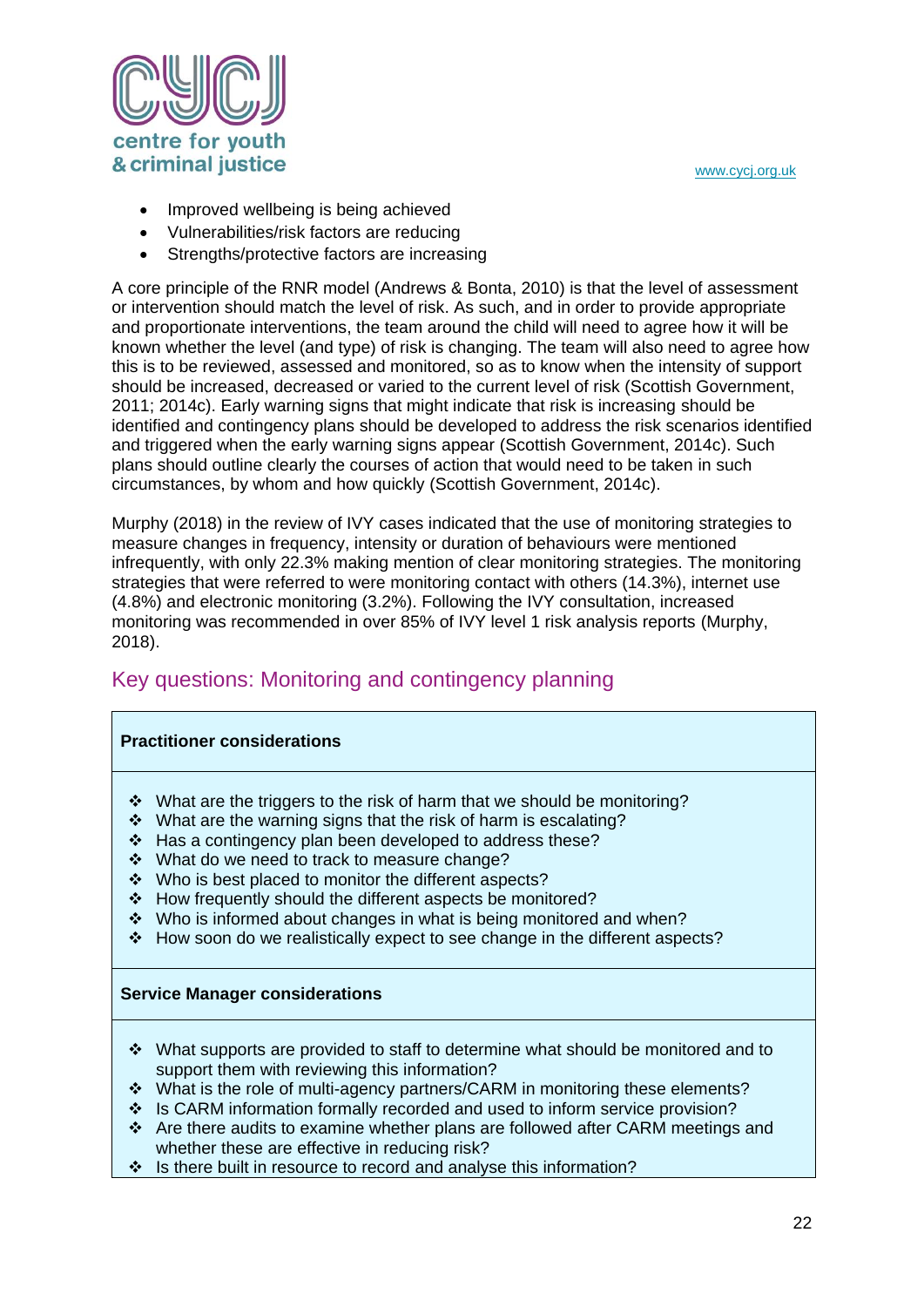

### Who does this information feed into to inform service planning?

### <span id="page-23-0"></span>Case example: Monitoring and contingency planning

It was agreed that various things would be monitored by all those involved with Keith. Firstly, the peers Keith is spending time with and where he is spending his time would be monitored, including the older adults he has contact with. In addition, the frequency, intensity and duration of Keith's absconding, substance use, aggression and violent behaviour will take place on a weekly basis. It was highlighted that all those involved in the care of Keith should acknowledge that behaviour change is not something that will take place over night but that it will take some time for these changes to become more consistent and sustainable. Detailed monitoring of these will provide an indication of whether they are reducing in frequency.

At the CARM meeting it was agreed that everyone involved with Keith will be familiar with the contingency plan and will know what to do if there are warning signs that Keith is thinking about absconding, using substances or becoming aggressive. If these warning signs start to appear then Keith's support network will be contacted to provide support, advice and to spend time with Keith and to support the alternative strategies identified in collaboration with Keith. It was also agreed that the safety plans will be enacted by everyone when appropriate.

# <span id="page-23-1"></span>**9. Partnership approach**

Given the difficulty of any one agency in meeting all of the needs of children and the wider systems to manage/reduce risk, partnership working is key. As detailed previously, children, their parents/carers and families should be key partners in any risk assessment and management. Children have the rights to be fully involved and participate in all decisionmaking that affects them. This should also involve members across agencies who form the team around the child, working in collaboration (Scottish Government, 2014c). Collaborative working can be supported by having a shared understanding of the tasks, processes, principles, and roles and responsibilities both generally and in respect of this child and their risk management plan, and effective working relationships (Scottish Government, 2014c). In addition, communication between partners, including shared language and understanding of key terms, definitions, plans and thresholds is important, as is shared and sound decisionmaking, based on lawful information-sharing, thorough assessment, critical analysis and professional judgement.

In respect of secure care, CSWOs have expressed concern about gaps in understanding and 'ownership' of risks between and across agencies (Moodie & Gough, 2017). It is therefore crucial that staff across agencies are supported in understanding and undertaking such work, that staff feel cared for and that their wellbeing is prioritised.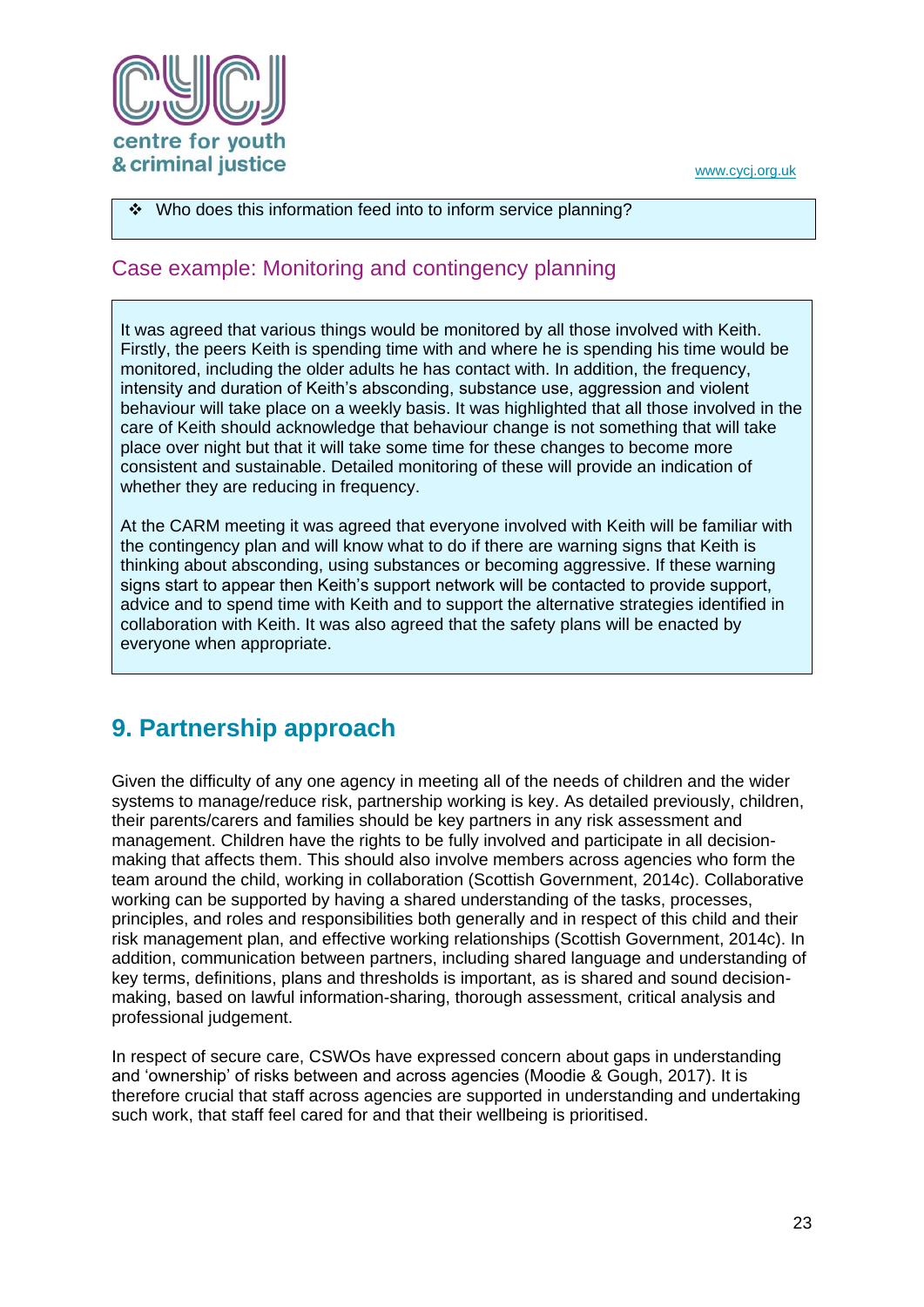

### <span id="page-24-0"></span>Key questions: Partnership approach

#### **Practitioner considerations**

- What support will the child and their family/carers require to engage in the plan?
- What is their existing support network like and could this be improved?
- $\div$  Do they view this as a collaborative approach, feel valued and included and their rights are respected?
- Does the child consent to information being shared?
- What do partners need to work together effectively?
- Who else needs to be involved?
- How will services work together and support be coordinated?
- $\div$  Do you feel that the multi-agency partners are sharing the responsibility for reducing the risk of harm? If not, how can this be addressed?
- \* How can you communicate to others that you require more support?
- What level of support is in place for you and could this be improved?
- Who can you seek support from on a more informal basis?

### **Service Manager considerations**

- $\cdot \cdot$  Are the various multi-agency partners working as a partnership and sharing responsibility for reducing risk?
- How do we ensure all partners who need to be involved are?
- $\cdot$  Is there an appreciation for each other's roles and an understanding that change requires time?
- Are staff receiving regular supervision?
- Do staff understand their legal duties of confidentiality to the child and in respect of information sharing?
- Do processes allow for regular communication and support to involved partners?
- Are there regular opportunities for peer support?
- \* Are supervisors/managers aware of the signs of developing stress and burnout and do they monitor these?
- $\div$  What supports are in place for staff when there are signs of stress or burnout?
- \* How do we support staff, and learn from, situations where serious harm does occur, or there are near misses?

### <span id="page-24-1"></span>Case example: Partnership approach

At the initial CARM meeting it was agreed that the responsibility for managing the risk of harm that Keith was currently presenting to others, and the risk that he was at from others, was a shared responsibility and that everyone in the CARM team had a role to play in reducing this. It was acknowledged that on a day-to-day basis the residential care staff and Keith's social worker would likely have the largest role to play in this and that they would need the support to be able to engage in their role effectively. It was also recognised that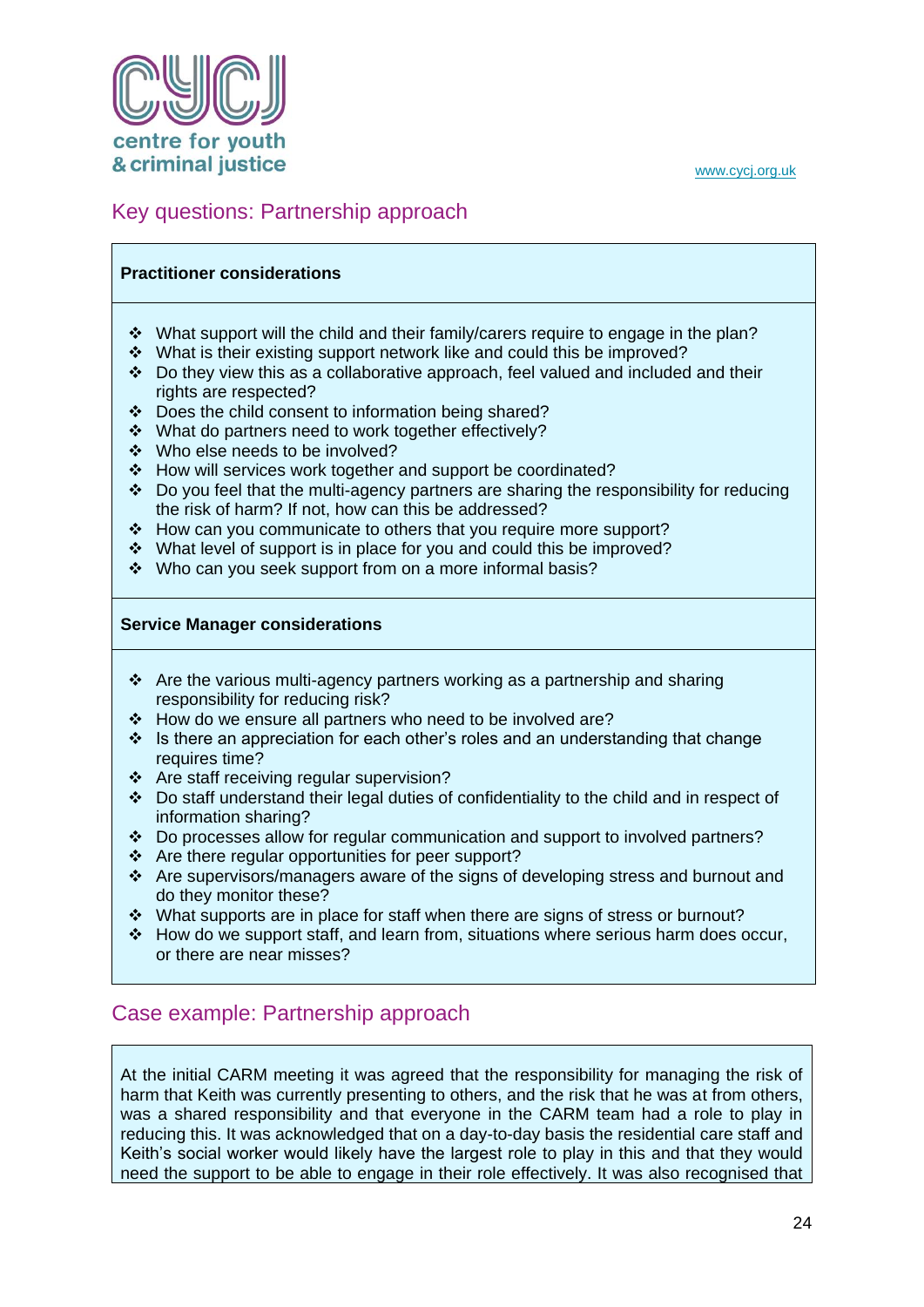

the family would hopefully play a significant part in this and that they would require support as well. It was therefore decided that there would be a weekly core group meeting to discuss the progress made as a team, any barriers to this progress and what support was needed to overcome these barriers. The discussions from the core group meeting would be fed back to the CARM chair on a weekly basis so that they could monitor the situation and agree additional support and resources as required. A full CARM meeting would initially take place on a monthly basis to review progress, unless circumstances indicated a more urgent need for a further CARM meeting.

In addition to this, it was agreed that the social worker would access weekly supervision to discuss any issues arising and that key residential care staff would meet with their manager on a weekly basis for supervision. In relation to Keith's family, the social worker will explore with them what support they have available to them from family and friends and explore whether this can be strengthened in any way. Care staff will speak to Keith about the support that has been provided to him, how he has found this and whether this can be improved and strengthened.

# <span id="page-25-0"></span>**Conclusion**

Some children display behaviours that place themselves or others at risk of harm. The number of children who could or should be deprived of their liberty as a result of this is small. However, meeting the needs of these children, upholding their rights and managing and reducing risk is inherently complex. This guide has aimed to assist in navigating such complexity in practice by providing a structure to help practitioners and their managers with individual children and managers at a service and strategic level. The nine key elements that should be considered in approaches and responses have been illuminated through key questions for practitioners and service managers as well as a case example. As the guide is a resource for practice, it should be amended and tailored in any way that is useful to the practitioner, agency or the team around the child.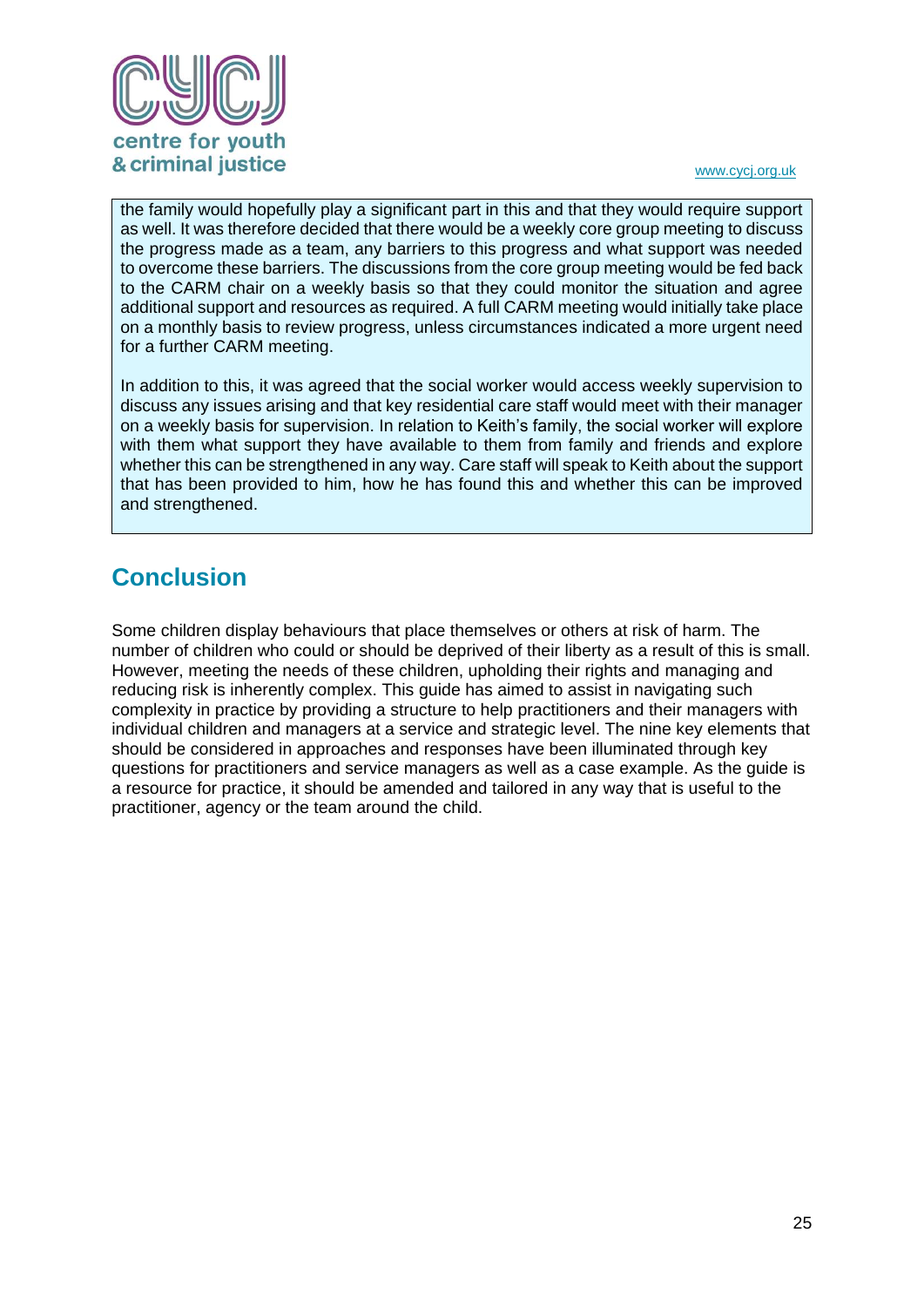

# <span id="page-26-0"></span>**References**

Andrews, D. A., & Bonta, J. (2010). *The psychology of criminal conduct*. London: Routledge.

Bronfenbrenner, U. (1979). *The ecology of human development: Experiments by design and nature*. Cambridge, MA: Harvard University Press.

Care Inspectorate. (2020). *A report on the deaths of looked after children in Scotland 2012- 2018 An overview from notifications and reports submitted to the Care Inspectorate*. Retrieved from: https://www.careinspectorate.com/images/documents/5499/Report%20on%20the%20deaths

%20of%20looked%20after%20children%20in%20Scotland%202012-18.pdf

Cashmore, J. and Parkinson, P. (2009). What Responsibility Do Courts Have to Hear Children's Voices? *International Journal of Children's Rights, 15*, 43-60*.*

Centre for Youth & Criminal Justice (2016). *Key messages from the Centre for Youth & Criminal Justice*. Retrieved from: [https://cycj.org.uk/wp-content/uploads/2016/12/CYCJ-Key-](https://cycj.org.uk/wp-content/uploads/2016/12/CYCJ-Key-Messages.pdf)[Messages.pdf](https://cycj.org.uk/wp-content/uploads/2016/12/CYCJ-Key-Messages.pdf)

Centre for Youth & Criminal Justice (2019). *A Guide to Youth Justice in Scotland: policy, practice and legislation*. Retrieved from https://www.cycj.org.uk/resource/youth-justice-inscotland-guide/

[Children and Young People \(Scotland\) Act 2014](https://www.legislation.gov.uk/asp/2014/8/contents/enacted)

[Children's Hearings \(Scotland\) Act 2011](http://www.legislation.gov.uk/asp/2011/1/contents)

Cook, O. (2015). *Youth in Justice: Young people explore what their role in improving youth justice should be*. Retrieved from: [https://cycj.org.uk/wp-content/uploads/2015/03/Youth-in-](https://cycj.org.uk/wp-content/uploads/2015/03/Youth-in-Justice.pdf)[Justice.pdf](https://cycj.org.uk/wp-content/uploads/2015/03/Youth-in-Justice.pdf)

Day, A., Bateman, T. & Pitts, J. (2020). *Surviving incarceration: the pathways of looked after and non-looked after children into, through and out of Custody*. Retrieved from: https://www.beds.ac.uk/media/271272/surviving-incarceration-final-report.pdf

Farrington, D. P., & Welsh, B. C. (2003). Family-based prevention of offending: A metaanalysis. *Australian & New Zealand Journal of Criminology, 36*(2), 127-151.

FRA – European Union Agency for Fundamental Rights (2017) *Child-friendly justice: Perspectives and experiences of children involved in judicial proceedings as victims, witnesses or parties in nine EU Member States*. Retrieved from: [https://ec.europa.eu/anti](https://ec.europa.eu/anti-trafficking/sites/antitrafficking/files/fra-2017-child-friendly-justice-children-s-perspective_en.pdf)[trafficking/sites/antitrafficking/files/fra-2017-child-friendly-justice-children-s](https://ec.europa.eu/anti-trafficking/sites/antitrafficking/files/fra-2017-child-friendly-justice-children-s-perspective_en.pdf)[perspective\\_en.pdf](https://ec.europa.eu/anti-trafficking/sites/antitrafficking/files/fra-2017-child-friendly-justice-children-s-perspective_en.pdf)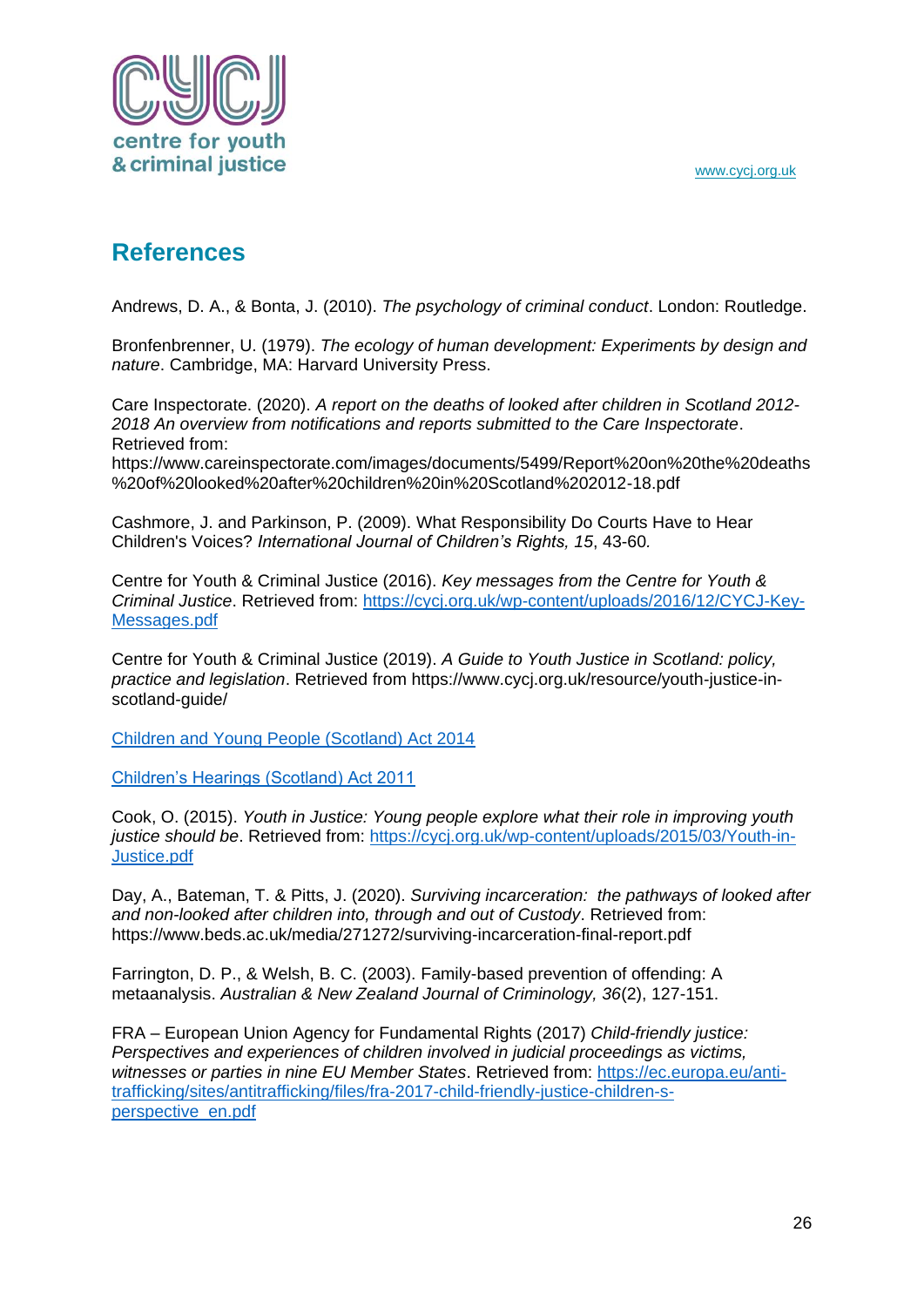

Gillon, F. (2019). *Children's views and experiences of their participation in justice*. Retrieved from: [https://cycj.org.uk/wp-content/uploads/2019/07/Literature-Review-Justice-for-](https://cycj.org.uk/wp-content/uploads/2019/07/Literature-Review-Justice-for-Children.pdf)[Children.pdf](https://cycj.org.uk/wp-content/uploads/2019/07/Literature-Review-Justice-for-Children.pdf)

Gough, A. (2017). *Secure Care in Scotland: Young People's Voices*. Retrieved from: <https://cycj.org.uk/wp-content/uploads/2017/10/Secure-Care-Young-Peoples-Voices.pdf>

Hart, D. & Thompson, C. (2009). *Young people's participation in the youth justice system*, National Children's Bureau. Retrieved from: [https://www.ncb.org.uk/sites/default/files/field/attachment/participationinyouthjusticereport.pd](https://www.ncb.org.uk/sites/default/files/field/attachment/participationinyouthjusticereport.pdf) [f](https://www.ncb.org.uk/sites/default/files/field/attachment/participationinyouthjusticereport.pdf)

Humayun, S., & Scott, S. (2015). *Evidence-Based Interventions for Violent Behavior in Children and Adolescents Violence and Mental Health* (pp. 391-419): Springer.

Intendent Care Review. (2020). *The Promise*. Retrieved from: <https://www.carereview.scot/destination/independent-care-review-reports/>

Johnstone, L., & Gregory, L. (2015). *Youth Violence Risk Assessment: A framework for Practice*. In A. R. Joel Harvey, Heather Law (Ed.), *Young People in Forensic Mental Health Settings: Psychological Thinking and Practice* (pp. 96-122). London: Palgrave Macmillan.

Lightowler, C. (2020). *Rights Respecting? Scotland's approach to children in conflict with the law*. Retrieved from: [https://cycj.org.uk/wp-content/uploads/2020/01/Rights-Respecting-](https://cycj.org.uk/wp-content/uploads/2020/01/Rights-Respecting-Scotlands-approach-to-children-in-conflict-with-the-law.pdf)[Scotlands-approach-to-children-in-conflict-with-the-law.pdf](https://cycj.org.uk/wp-content/uploads/2020/01/Rights-Respecting-Scotlands-approach-to-children-in-conflict-with-the-law.pdf)

McAra, L. & McVie, S. (2010). Youth crime and justice: Key messages from the Edinburgh Study of Youth Transitions and Crime. *Criminology and Criminal Justice 10*, 179-209.

McEwan, D. (2019). *Flexibility is key - Movement Restriction Conditions*. Retrieved from: <https://www.cycj.org.uk/wp-content/uploads/2019/02/Info-sheet-80.pdf>

McNeill, F. (2009) *Towards Effective Practice in Offender Supervision*. Glasgow: The Scottish Centre for Crime & Justice Research.

Moodie, K., & Gough, A. (2017). *Chief Social Work Officers and secure care*. Retrieved from: [https://strathprints.strath.ac.uk/61208/1/Moodie\\_Gough\\_CYCJ\\_2017\\_Chief\\_social\\_work\\_offi](https://strathprints.strath.ac.uk/61208/1/Moodie_Gough_CYCJ_2017_Chief_social_work_officers_and_secure_care.pdf) [cers\\_and\\_secure\\_care.pdf](https://strathprints.strath.ac.uk/61208/1/Moodie_Gough_CYCJ_2017_Chief_social_work_officers_and_secure_care.pdf)

Moodie, K., Vaswani, N., Shaw, J., et al. (2015). *Working with young people who offend: An examination of the literature regarding violence, substance misuse and harmful sexual behaviour*. Retrieved from [http://www.cycj.org.uk/wpcontent/uploads/2015/07/Working-with](http://www.cycj.org.uk/wpcontent/uploads/2015/07/Working-with-young-people-who-offend-website-copy.pdf)[young-people-who-offend-website-copy.pdf](http://www.cycj.org.uk/wpcontent/uploads/2015/07/Working-with-young-people-who-offend-website-copy.pdf)

Murphy, C. (2018). *Balancing rights and risk: How can we get it right for children involved in violent behaviour?* Retrieved from: [https://strathprints.strath.ac.uk/68052/1/Murphy\\_CYCJ\\_2018\\_balancing\\_rights\\_and\\_risk.pdf](https://strathprints.strath.ac.uk/68052/1/Murphy_CYCJ_2018_balancing_rights_and_risk.pdf)

NICE, (2013). *Antisocial behaviour and conduct disorders in children and young people: recognition and management.* Retrieved from: <https://www.nice.org.uk/guidance/cg158>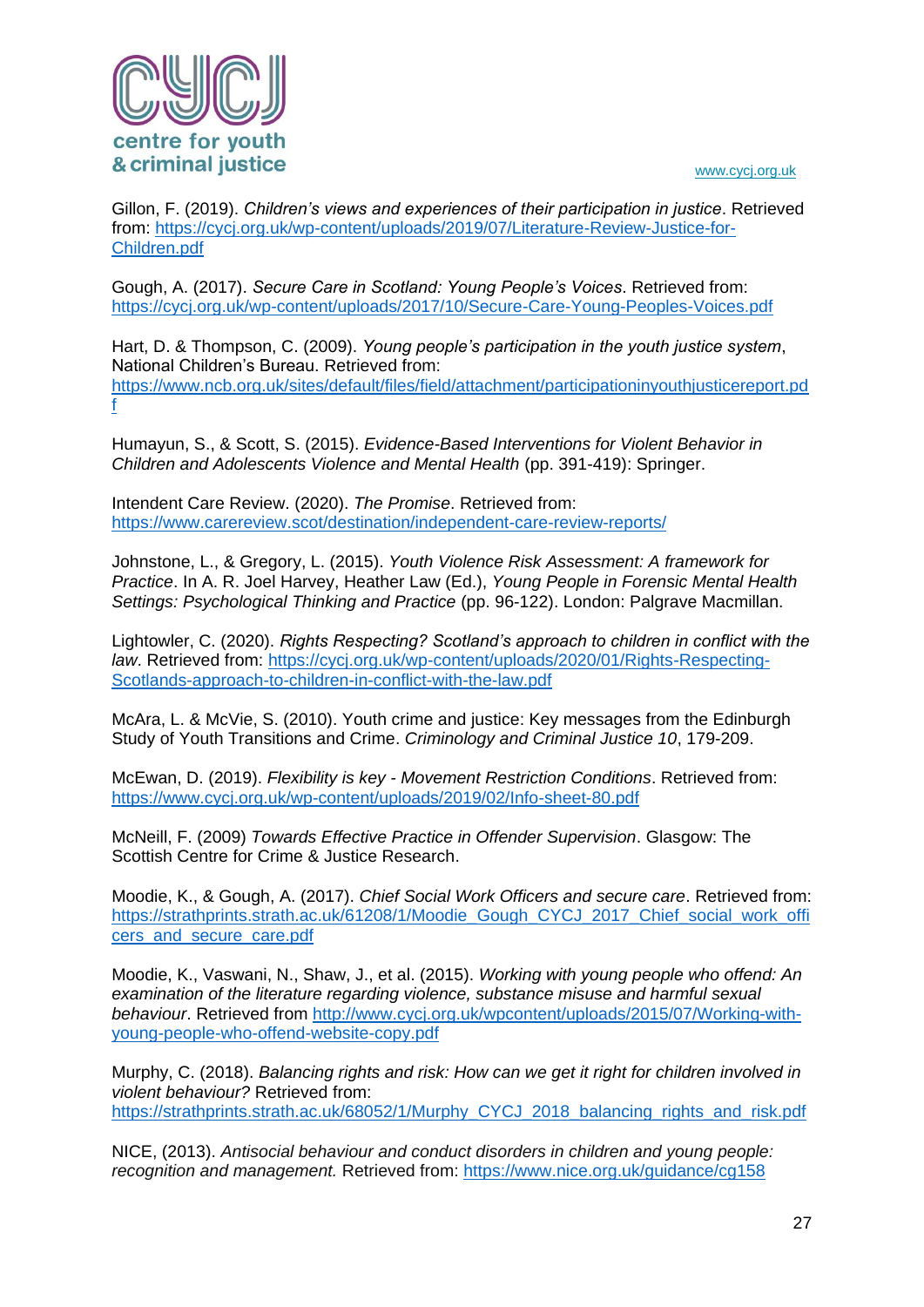

Nolan, D., Dyer, F., & Vaswani, N. (2017). 'Just a wee boy not cut out for prison': Policy and reality in children and young people's journeys through justice in Scotland. *Criminology & Criminal Justice, 18*(5), 533-547.

Risk Management Authority. (2011). *Framework for Risk Assessment, Management and Evaluation*. Retrieved from Paisley: [https://www.rma.scot/wp-content/uploads/2018/02/FRAME\\_policy.pdf](https://www.rma.scot/wp-content/uploads/2018/02/FRAME_policy.pdf)

Scottish Government (2011). *Alternatives to secure care and custody: guidance for local authorities, community planning partnerships and service providers: young people who offend*. Retrieved from: [https://www.gov.scot/publications/alternatives-secure-care-custody](https://www.gov.scot/publications/alternatives-secure-care-custody-guidance-local-authorities-community-planning-partnerships/)[guidance-local-authorities-community-planning-partnerships/](https://www.gov.scot/publications/alternatives-secure-care-custody-guidance-local-authorities-community-planning-partnerships/)

Scottish Government (2012a). *National Risk Framework to Support the Assessment of Children and Young People*. Retrieved from: [https://www.gov.scot/publications/national-risk](https://www.gov.scot/publications/national-risk-framework-support-assessment-children-young-people/)[framework-support-assessment-children-young-people/](https://www.gov.scot/publications/national-risk-framework-support-assessment-children-young-people/)

Scottish Government (2012b). *Common Core of Skills, Knowledge & Understanding and Values for the "Children's Workforce" in Scotland*. Retrieved from: [https://www.gov.scot/publications/common-core-skills-knowledge-understanding-values](https://www.gov.scot/publications/common-core-skills-knowledge-understanding-values-childrens-workforce-scotland/)[childrens-workforce-scotland/](https://www.gov.scot/publications/common-core-skills-knowledge-understanding-values-childrens-workforce-scotland/)

Scottish Government (2014a) *Intensive Support and Monitoring System Movement restriction conditions in the children's hearing system: guidance*. Retrieved from: [https://www.gov.scot/publications/intensive-support-monitoring-system-guidance-use](https://www.gov.scot/publications/intensive-support-monitoring-system-guidance-use-movement-restriction-conditions-mrcs/pages/2/)[movement-restriction-conditions-mrcs/pages/2/](https://www.gov.scot/publications/intensive-support-monitoring-system-guidance-use-movement-restriction-conditions-mrcs/pages/2/)

Scottish Government (2014b). *National guidance for child protection in Scotland*. Retrieved from:<https://www.gov.scot/publications/national-guidance-child-protection-scotland/>

Scottish Government (2014c). *Framework for Risk Assessment Management and Evaluation (FRAME) for Local Authorities and partners For Children and Young People under 18*. Retrieved from:

[https://www.gov.scot/binaries/content/documents/govscot/publications/advice-and](https://www.gov.scot/binaries/content/documents/govscot/publications/advice-and-guidance/2014/12/framework-risk-assessment-management-evaluation-frame-local-authorities-partners-incorporating/documents/00466882-pdf/00466882-pdf/govscot%3Adocument/00466882.pdf)[guidance/2014/12/framework-risk-assessment-management-evaluation-frame-local](https://www.gov.scot/binaries/content/documents/govscot/publications/advice-and-guidance/2014/12/framework-risk-assessment-management-evaluation-frame-local-authorities-partners-incorporating/documents/00466882-pdf/00466882-pdf/govscot%3Adocument/00466882.pdf)[authorities-partners-incorporating/documents/00466882-pdf/00466882](https://www.gov.scot/binaries/content/documents/govscot/publications/advice-and-guidance/2014/12/framework-risk-assessment-management-evaluation-frame-local-authorities-partners-incorporating/documents/00466882-pdf/00466882-pdf/govscot%3Adocument/00466882.pdf) [pdf/govscot%3Adocument/00466882.pdf](https://www.gov.scot/binaries/content/documents/govscot/publications/advice-and-guidance/2014/12/framework-risk-assessment-management-evaluation-frame-local-authorities-partners-incorporating/documents/00466882-pdf/00466882-pdf/govscot%3Adocument/00466882.pdf)

Scottish Government. (2018). *Rejected Referrals Child and Adolescent Mental Health Services (CAMHS)*. Retrieved from:

[https://www.gov.scot/binaries/content/documents/govscot/publications/research-and](https://www.gov.scot/binaries/content/documents/govscot/publications/research-and-analysis/2018/06/rejected-referrals-child-adolescent-mental-health-services-camhs-qualitative-quantitative/documents/00537523-pdf/00537523-pdf/govscot%3Adocument/00537523.pdf)[analysis/2018/06/rejected-referrals-child-adolescent-mental-health-services-camhs](https://www.gov.scot/binaries/content/documents/govscot/publications/research-and-analysis/2018/06/rejected-referrals-child-adolescent-mental-health-services-camhs-qualitative-quantitative/documents/00537523-pdf/00537523-pdf/govscot%3Adocument/00537523.pdf)[qualitative-quantitative/documents/00537523-pdf/00537523](https://www.gov.scot/binaries/content/documents/govscot/publications/research-and-analysis/2018/06/rejected-referrals-child-adolescent-mental-health-services-camhs-qualitative-quantitative/documents/00537523-pdf/00537523-pdf/govscot%3Adocument/00537523.pdf) [pdf/govscot%3Adocument/00537523.pdf](https://www.gov.scot/binaries/content/documents/govscot/publications/research-and-analysis/2018/06/rejected-referrals-child-adolescent-mental-health-services-camhs-qualitative-quantitative/documents/00537523-pdf/00537523-pdf/govscot%3Adocument/00537523.pdf)

Scottish Parliament. (2019). *Secure care and prison places for children and young people in Scotland***.** Retrieved from: https://sp-bpr-en-prodcdnep.azureedge.net/published/J/2019/11/26/Secure-care-and-prisonplaces-for-children-and-young-people-in-Scotland/JS052019R22.pdf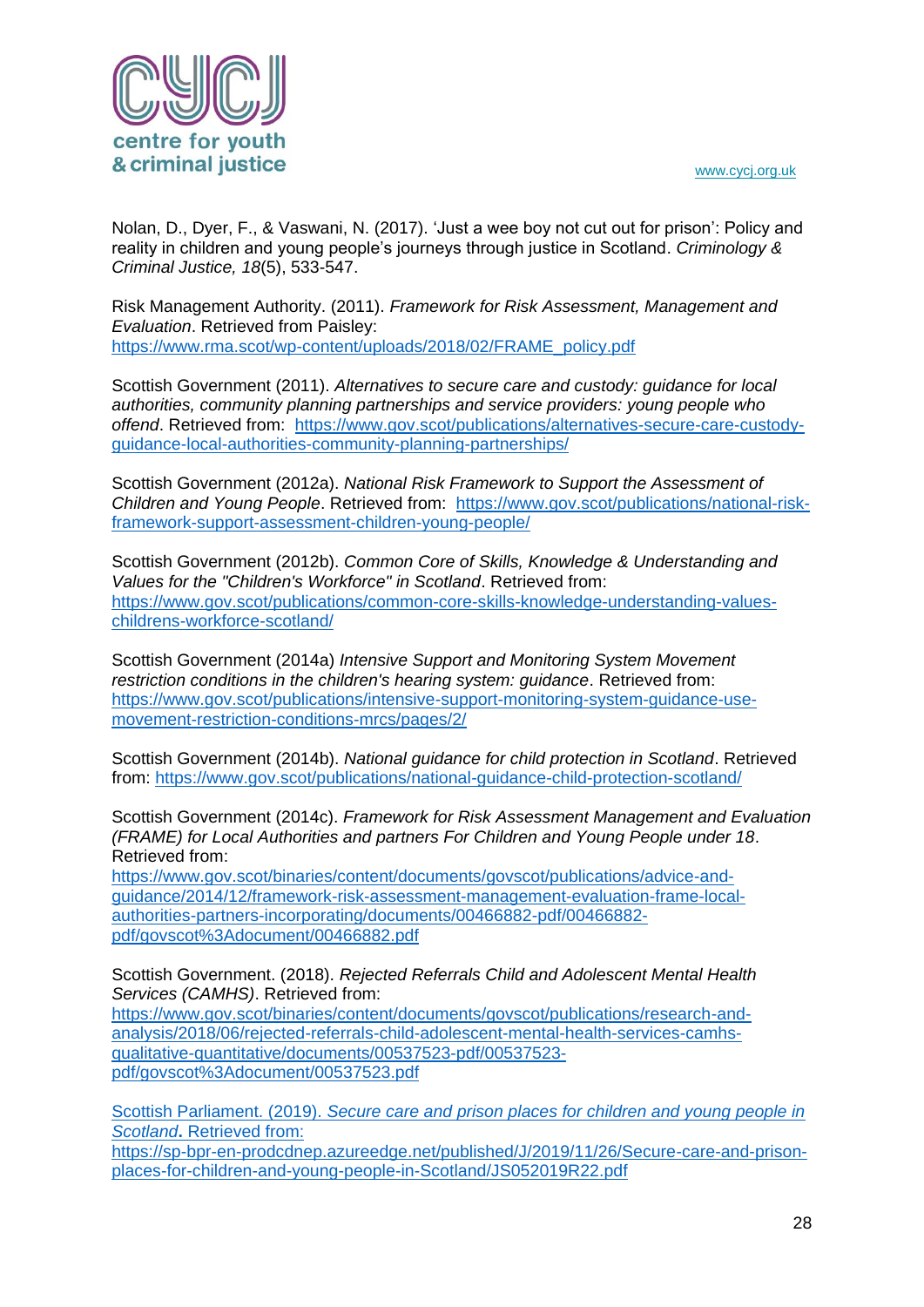

Simpson, S. & Dyer, F. (2016). *Movement Restriction Conditions (MRCs) and Youth Justice In Scotland: Are we there yet?* Retrieved from: [https://cycj.org.uk/wp](https://cycj.org.uk/wp-content/uploads/2016/10/MRCs-and-Youth-Justice-in-Scotland-2.pdf)[content/uploads/2016/10/MRCs-and-Youth-Justice-in-Scotland-2.pdf](https://cycj.org.uk/wp-content/uploads/2016/10/MRCs-and-Youth-Justice-in-Scotland-2.pdf)

Smale, G. & Tuson, G., with Brehal, N. & Marsh, P. (1993) *Empowerment Assessment, Care Management and the Skilled Worker*, London: National Institute of Social Work

Scottish Prison Service (2017). *Scottish quality standards housing advice, information and support for people in and leaving prison*. Retrieved from: <https://www.sps.gov.uk/Corporate/Publications/Publication-5363.aspx>

Tarolla, S. M., Wagner, E. F., Rabinowitz, J., & Tubman, J. G. (2002). Understanding and Treating Juvenile Offenders: A Review of Current Knowledge and Future Directions. *Aggression and Violent Behavior*, 7(2).

Taylor, C. (2016). *Review of the Youth Justice System in England and Wales*. Retrieved from:

[https://assets.publishing.service.gov.uk/government/uploads/system/uploads/attachment\\_da](https://assets.publishing.service.gov.uk/government/uploads/system/uploads/attachment_data/file/577103/youth-justice-review-final-report.pdf) [ta/file/577103/youth-justice-review-final-report.pdf](https://assets.publishing.service.gov.uk/government/uploads/system/uploads/attachment_data/file/577103/youth-justice-review-final-report.pdf)

Taylor & Gollop (2015) *Children's Views and Participation in Family Dispute Resolution in New Zealand.* In Smith, A.B. (Eds) Enhancing Children's Rights: Connecting Research, Policy and Practice. Palgrave Macmillan, United Kingdom

The Robertson Trust. (2017). *Shelter's Housing Support Service in HMPYOI Polmont*. Retrieved from: [http://s3-eu-west-](http://s3-eu-west-1.amazonaws.com/files.therobertsontrust.org.uk/Innovation_and_Learning/Criminal_Justice/Reducing_Reoffending/Shelter/HMPYOI_Polmont_-_Final_Report_May_2017.pdf)

[1.amazonaws.com/files.therobertsontrust.org.uk/Innovation\\_and\\_Learning/Criminal\\_Justice/](http://s3-eu-west-1.amazonaws.com/files.therobertsontrust.org.uk/Innovation_and_Learning/Criminal_Justice/Reducing_Reoffending/Shelter/HMPYOI_Polmont_-_Final_Report_May_2017.pdf) [Reducing\\_Reoffending/Shelter/HMPYOI\\_Polmont\\_-\\_Final\\_Report\\_May\\_2017.pdf](http://s3-eu-west-1.amazonaws.com/files.therobertsontrust.org.uk/Innovation_and_Learning/Criminal_Justice/Reducing_Reoffending/Shelter/HMPYOI_Polmont_-_Final_Report_May_2017.pdf)

The United Nations Convention on the Rights of the Child (UNCRC, 1989)

United Nations (2019). *Global Study on Children Deprived of Liberty.* Retrieved from: https://childrendeprivedofliberty.info/general-assembly-report-of-the-global-study-onchildren-deprived-of-liberty/?mc\_cid=19efd826d7&mc\_eid=%5BUNIQID%5D [United Nations Convention on the Rights of the Child 1989](https://downloads.unicef.org.uk/wp-content/uploads/2016/08/unicef-convention-rights-child-uncrc.pdf?_ga=2.121976265.371892973.1584637732-155478211.1584637732)

Vaswani, N. & Gillon, F. (2018). *CYCJ Stakeholder Consultation 2018*. Retrieved from: <https://www.cycj.org.uk/wp-content/uploads/2019/01/CYCJ-Stakeholder-Survey-2018.pdf>

Walker, M., Barclay, A., Hunter, L., Kendrick, A., Malloch, M., Hill, M. & McIvor, G. (2005). *Secure accommodation in Scotland: Its role and relationship with 'alternative' services*. Edinburgh: The Stationery Office.

Weerasekera, P. (1996). *Multiperspective case formulation: A step towards treatment integration.*: Krieger Publishing Company.

Youth Justice Improvement Board (2019). *Improving the life chances of children who offend: A summary of common factors*. Retrieved from: [https://cycj.org.uk/wp](https://cycj.org.uk/wp-content/uploads/2019/09/ILC-Common-Factors-paper.pdf)[content/uploads/2019/09/ILC-Common-Factors-paper.pdf](https://cycj.org.uk/wp-content/uploads/2019/09/ILC-Common-Factors-paper.pdf)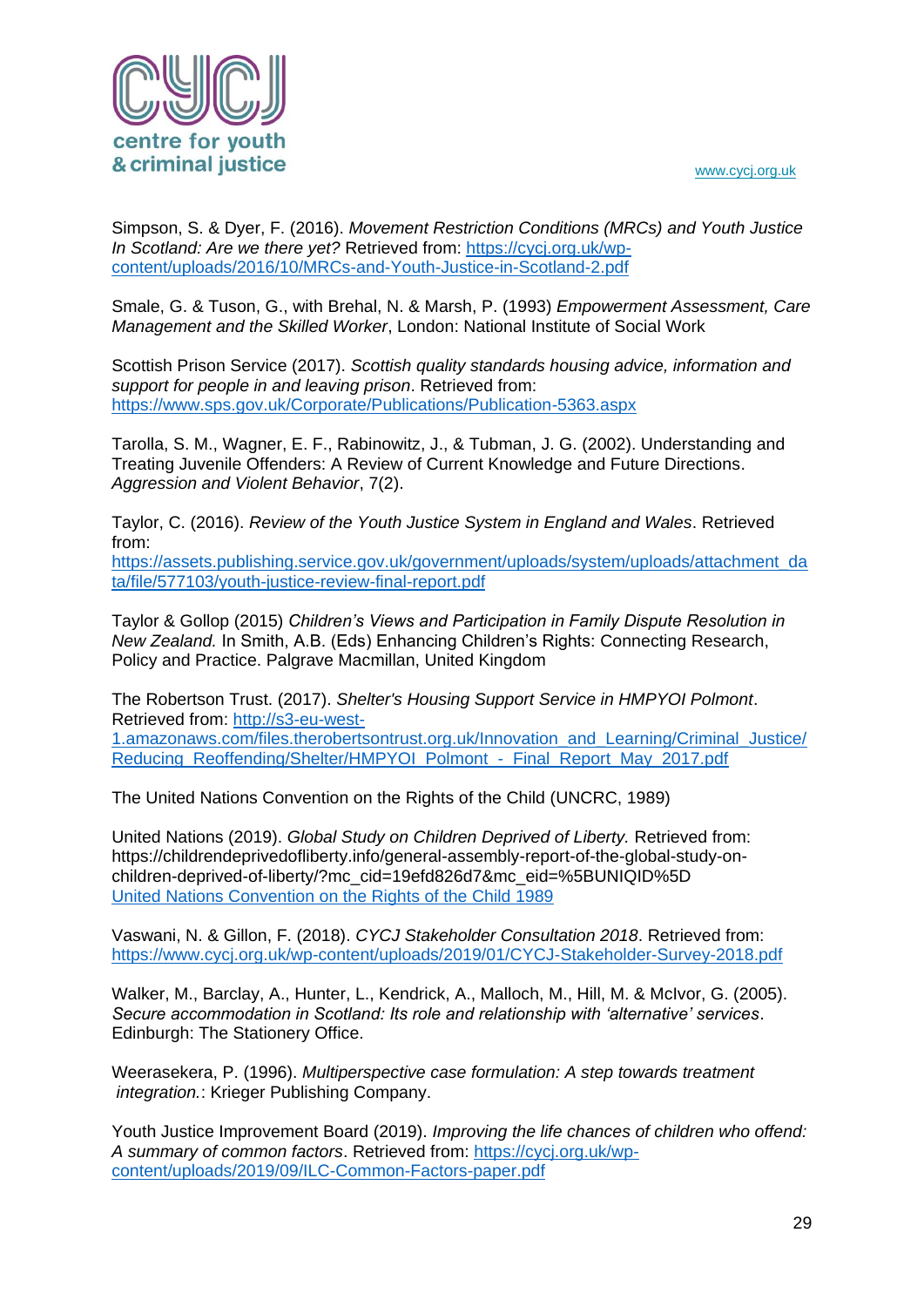

# <span id="page-30-0"></span>**Appendix A**

### <span id="page-30-1"></span>Key questions: Considerations for practitioners

Key questions for practitioners to consider when developing intensive community supports for individual children. These questions will also likely be relevant for those in team leader positions who will be supporting staff to assess, plan and make decisions in respect of individual children, as well as for chairpersons of meetings within processes that children may be supported in (such as child protection and CARM).

### **The child's views**

- $\div$  Does the child understand their rights, including the right to participate and seek advice and support during decision making processes?
- $\div$  Does the child understand how they can be supported if they don't think their rights are being upheld?
- What are the child's views about how everyone can be kept safe?
- What are the child's views about the concerns that have been raised?
- ❖ Who do they think could best support them?
- What support do they think could be provided?
- $\cdot \cdot$  How can these views be best reflected in and taken into account in assessments, reports, plans, and decisions about this child?
- $\div$  How can the child be supported to participate in meetings and decision making processes (such as secure care screening, CARM, child protection etc)?
- $\div$  How can the impact and influence that their views have had be explained to the child?
- What do they think about the potential for a secure care placement?
- What do they think about the alternatives to a secure care placement, including an MRC?
- $\div$  Is there anything they don't understand or need more information about?
- \* Would they like to visit secure care and meet some of the staff in case a secure care placement becomes necessary?
- $\div$  Who would they like to go with them to secure care and help them settle in if that becomes necessary?

### **A clear assessment and formulation**

- What are the key presenting risks/concerns?
- Who is at risk of harm?
- Has consideration been given to whether Child Protection procedures are required?
- ❖ Is a referral to the Care and Risk Management process required?
- ❖ Should a referral to the Children's Reporter be made?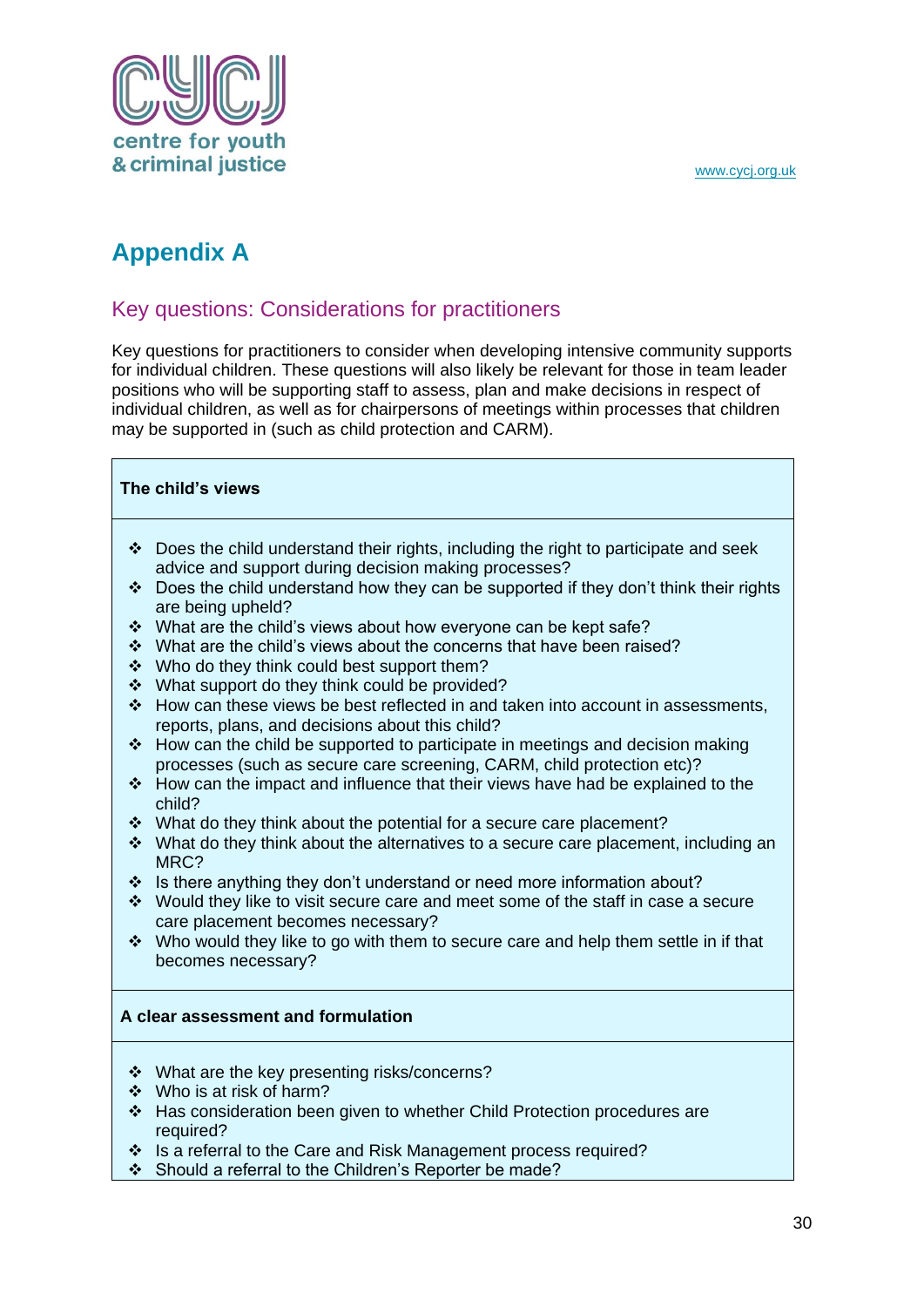

- ❖ Should a secure care screening meeting be held?
- $\cdot$  Is the assessment tool developmentally appropriate and suitable for the presenting concern?
- $\div$  Is there a sufficient breadth and depth of information available to inform a clear assessment and formulation?
- Have the gaps/limitations in the information available been specified?
- Have the child's parents/carers been involved in the assessment?
- What is the child and their parent's/carers views on the above referrals? Do they consent to information being shared?
- What are the factors that predispose the harmful behaviour?
- $\div$  What are the factors that precipitate the harmful behaviour?
- ❖ What are the factors that perpetuate the harmful behaviour?
- What are the factors that play a protective role in preventing the harmful behaviour?
- $\div$  Is there a succinct formulation that others can access to aid their understanding?
- \* How can we communicate this to reach a shared understanding?

### **Scenario planning**

- \* Have potential risk scenarios been considered?
- Who is likely to be harmed?
- What is the nature of the harm that is likely to occur?
- $\div$  How severe is the harm likely to be?
- $\div$  How imminent is the risk of harm?
- Where is the harm likely to occur?
- $\div$  How frequently is the harm likely to happen?

### **A safe environment**

- What needs does the child have in relation to accommodation?
- What would make their home environment safer and sustainable?
- Do they feel claimed in their home environment?
- Does the child believe that they have a stable home?
- $\cdot \cdot$  Is the home stable enough for intervention work to be effective? If not, how could this be achieved?
- Has a potential change of home environment been discussed with the child?
- Has the child been given information on secure care?
- $\div$  Have they had the opportunity to visit/have a virtual tour of where they might be moved to for safety reasons?
- Have any gaps in availability of appropriate safe accommodation been recorded?
- Do we have Corporate Parenting duties for this child? If so, how can these be fulfilled?
- $\div$  Is the child eligible for continuing care? If so, how can this be explained, promoted, made available and supported?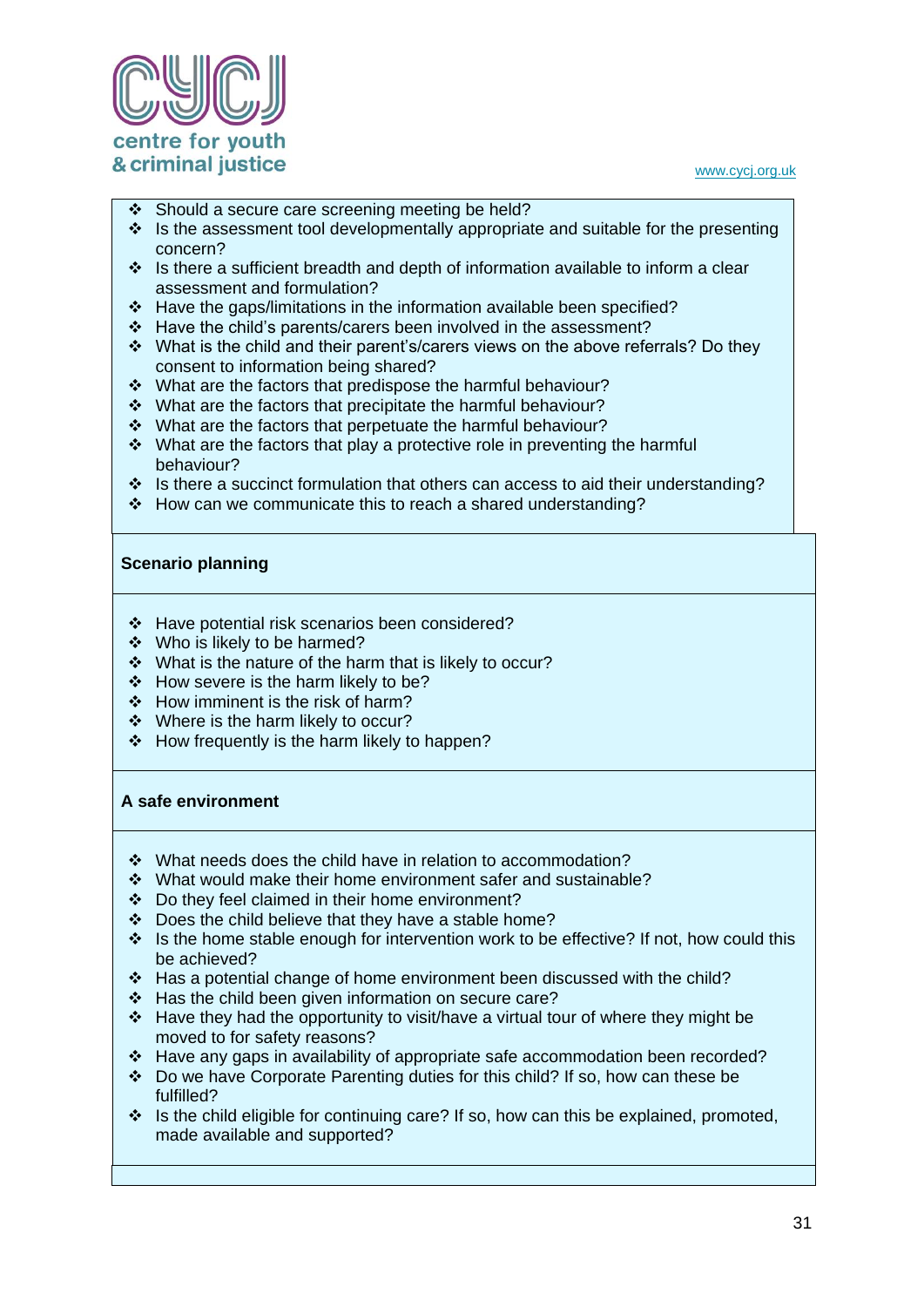

### **An appropriate level and type of supervision**

- What aspects of a child's behaviour and environment need to be overseen?
- $\cdot \cdot$  Are there aspects that need restricted to keep the child or others safe e.g. internet access, contact with specific individuals, certain locations, times in the community?
- Are restrictions proportionate to the risk presented?
- \* Are opportunities to safely promote the child's development being utilised?
- ❖ How will these restrictions be reviewed?
- How will it be determined that it is safe to remove/reduce the restrictions?
- What action will be taken if the restrictions are not effectively reducing risk?
- Has the restriction of other people's liberty been considered?
- Do the restrictions considered match the risk scenarios identified?
- Does the child meet the secure care criteria?
- $\div$  Is an MRC necessary and appropriate?
- What are the child's views on supervision, restrictions and support?

#### **Victim safety planning**

- Who are the potential victims of harm?
- $\div$  Is there a need to notify and warn anyone of potential harm?
- $\div$  Are there steps potential victims can take to keep themselves safe?
- $\div$  Has a safety plan been developed?
- Do you know what strategies to use/who to contact if there is an escalation in risk?
- ◆ What roles are the multi-agency partners playing in these?
- Are police markers required?
- $\div$  Have the risks and plans been communicated to all those who need to know?
- Does anyone need support to be able to fulfil their part of the plan?

#### **Intensive interventions and support packages**

- $\div$  Based on the risks/vulnerabilities identified in your formulation what are the key priority interventions for reducing risk?
- \* What steps are needed in the intervention plan to address these priorities?
- What strengths/protective factors will your interventions draw on?
- What order should the interventions be in?
- $\cdot \cdot$  Do the planned interventions cover the change required in the systems surrounding the child?
- What support do parents/carers or families require?
- $\div$  How are new skills/strategies communicated to others so that consistent messages and reinforcement can be provided?
- $\cdot \cdot$  What plans are in place to make sure changes are sustainable without professional involvement?
- What are the outcomes being worked towards and how will it be known these have been achieved?
- ❖ How will interventions be reviewed?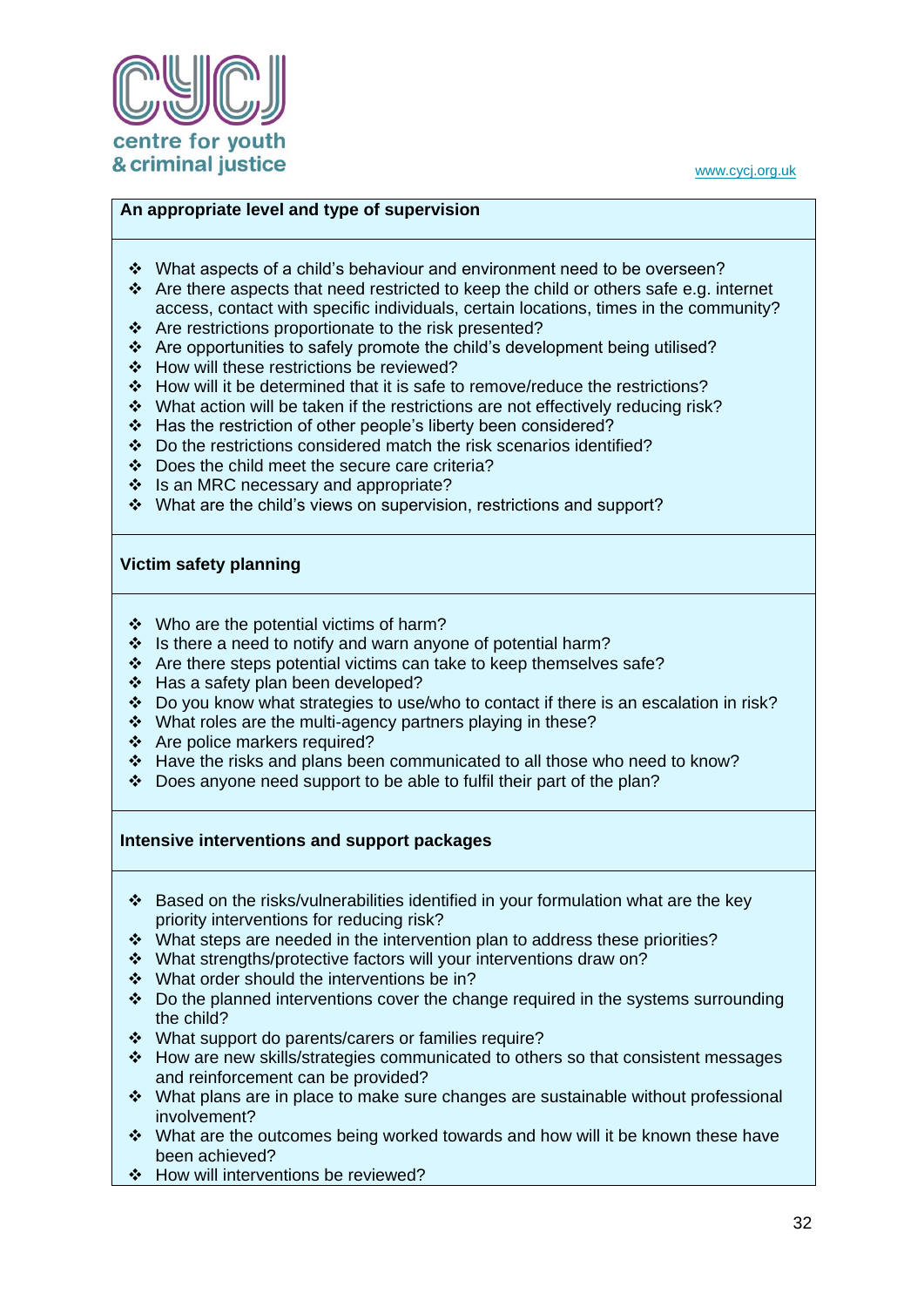

### **Monitoring and contingency planning**

- $\cdot \cdot$  What are the triggers to the risk of harm that we should be monitoring?
- $\cdot$  What are the warning signs that the risk of harm is escalating?
- Has a contingency plan been developed to address these?
- What do we need to track to measure change?
- ❖ Who is best placed to monitor the different aspects?
- How frequently should the different aspects be monitored?
- Who is informed about changes in what is being monitored and when?
- How soon do we realistically expect to see change in the different aspects?

#### **Partnership approach**

- $\cdot \cdot$  What support will the child and their family/carers require to engage in the plan?
- What is their existing support network like and could this be improved?
- $\div$  Do they view this as a collaborative approach, feel valued and included and their rights are respected?
- Does the child consent to information being shared?
- What do partners need to work together effectively?
- Who else needs to be involved?
- How will services work together and support be coordinated?
- Do you feel that the multi-agency partners are sharing the responsibility for reducing the risk of harm? If not, how can this be addressed?
- \* How can you communicate to others that you require more support?
- What level of support is in place for you and could this be improved?
- Who can you seek support from on a more informal basis?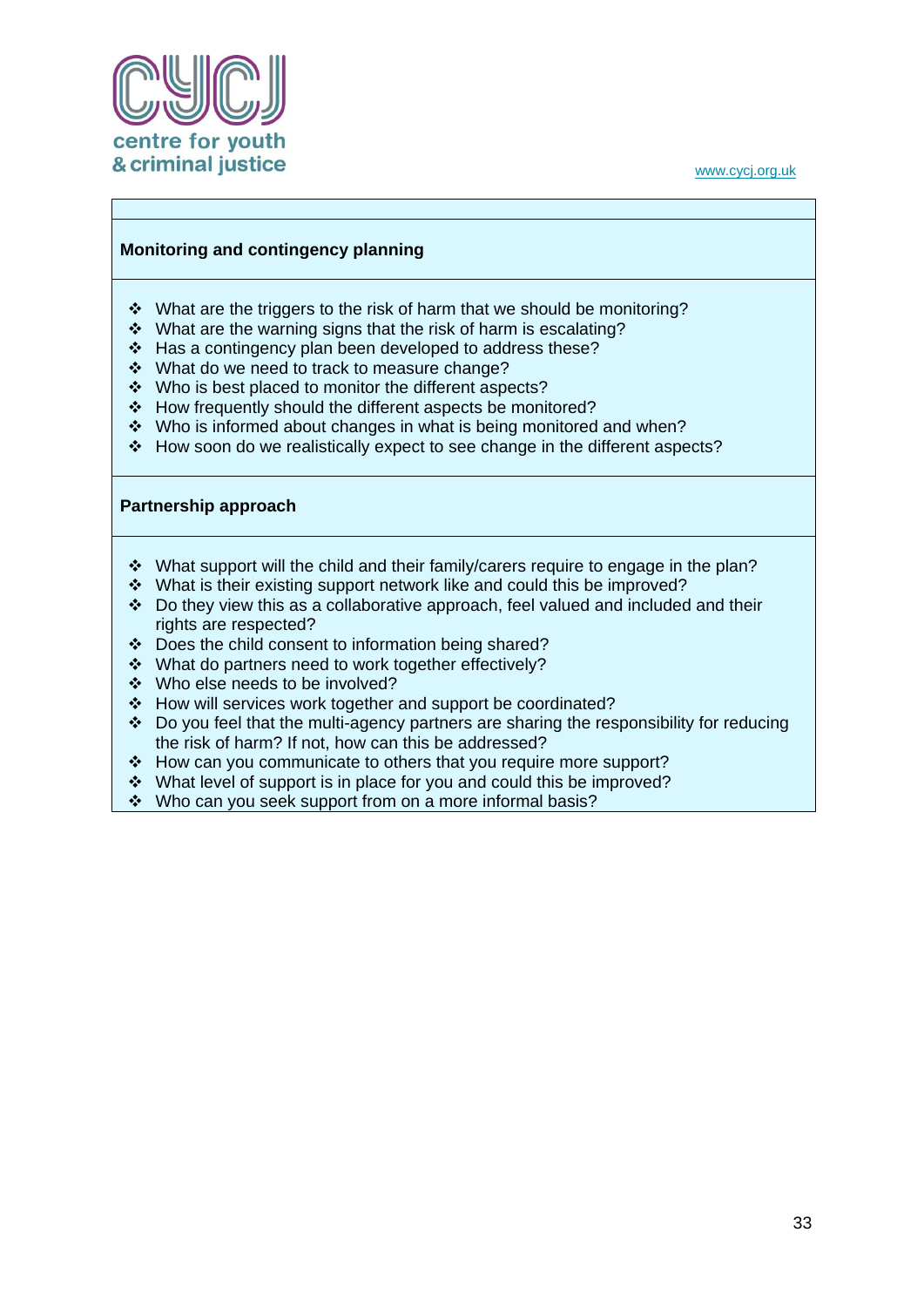

# <span id="page-34-0"></span>**Appendix B**

### <span id="page-34-1"></span>Key questions: Considerations for service managers

Key questions for managers to consider when thinking about what could be provided locally at a service and strategic level to help practitioners and children and families. These questions should aid self-evaluation, planning, service development, and policies

### **The child's views**

- What information do staff give children about their rights and how they can be supported if they don't think the child's rights are being upheld?
- What systems are in place for the views of children to be recorded?
- $\cdot$  Are staff clear about how they should gather children's views and the support that they are able to provide to them?
- \* Are staff confident in doing so and do they have the supports and resources available that they require?
- Are extra resources, materials, training, approaches etc. needed for children with Additional Support Needs, or Speech, Language and Communication Needs?
- What minimum standards are in place if children are being considered for secure care placements?
- $\cdot$  What is the process for ensuring children's participation in, and sharing decisions from, meetings with children such as secure care screening, CARM, child protection etc?
- $\cdot \cdot$  Are working arrangements flexible enough to allow staff time to prepare children for a potential secure care placement?
- $\cdot \cdot$  What provisions are in place for staff at this critical time so that they can deliver effective support to children and their families?

### **A clear assessment and formulation**

- $\cdot \cdot$  What are the common harmful behaviours that practitioners are working to prevent?
- Are staff adequately trained in risk practice?
- $\div$  Do they have access to up to date assessment tools that are validated for use with children?
- $\triangle$  Are they able to access the information they require to complete a robust assessment?
- $\cdot \cdot$  Are staff aware of their duties to ensure children's rights to participate in the assessments and to uphold the child's privacy and confidentiality in the information gathering process?
- \* Are staff given sufficient time to complete robust assessments and formulations?
- $\div$  Do staff have peer support/supervision to assist with assessment and formulation?
- $\triangle$  Are they confident in using formulation to guide intervention plans?
- Is a multi-agency approach used to understand and respond to the risk of harm?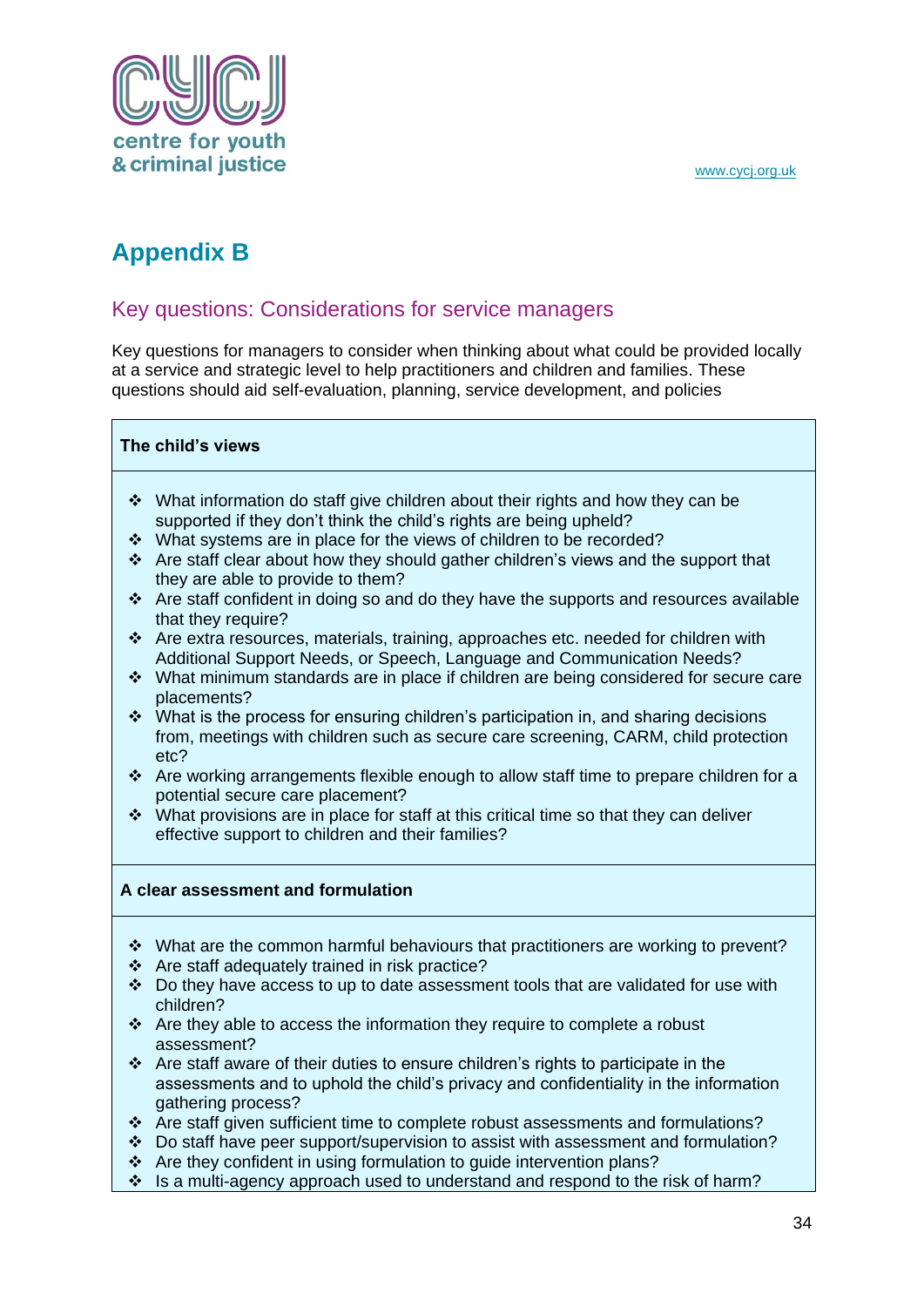

- Are staff across agencies adequately trained in Children's Rights, GIRFEC, Child Protection and Care and Risk Management processes?
- $\cdot \cdot$  Is there multiagency understanding of routes to secure care?
- Are secure care screening processes clear, robust and inclusive?

### **Scenario planning**

- $\cdot$  What are the patterns of risk that present in the local community?
- What are the patterns in the local community of where harm occurs?
- Are multi-agency arrangements in place to discuss and plan prevention strategies for likely scenarios/patterns of risk in the community?
- Is the development and provision of service and support based on this analysis of need and risk locally?
- $\triangle$  Are these fed in to community planning partnerships?
- What supports are in place for staff to engage in scenario planning for individual children?

### **A safe environment**

- $\div$  Is there sufficient availability of community-based outreach support in your local area to support a child remaining in their home environment?
- $\cdot$  What accommodation options are available for children where there is a significant risk of harm to others/themselves?
- $\cdot$  Is there a culture of claiming children and providing a secure base that is unconditional?
- Are the accommodation options always available?
- ❖ Are there good links with housing providers?
- $\cdot \cdot$  Are continuing care options consistently explored and resourced where applicable?
- $\cdot$  Is there funding/finance available to ensure consistent availability?
- What are the mechanisms for having resources agreed locally?
- How are gaps in provision recorded and fed into service planning?
- Have Corporate Parenting duties been considered along with the local Children's Services Plan?

### **An appropriate level and type of supervision**

- What options are available for intensive support packages to go alongside any restrictions?
- How are gaps in options identified and needs analysed?
- How often are MRC's considered in the local area?
- Do staff and partners have a good awareness of MRC's?
- How does learning from the outcomes of using MRC's take place?
- $\div$  Are MRC's considered as an alternative every time secure care is being considered?
- $\div$  Do reviews of secure care screening decisions take place and are the outcomes of these analysed?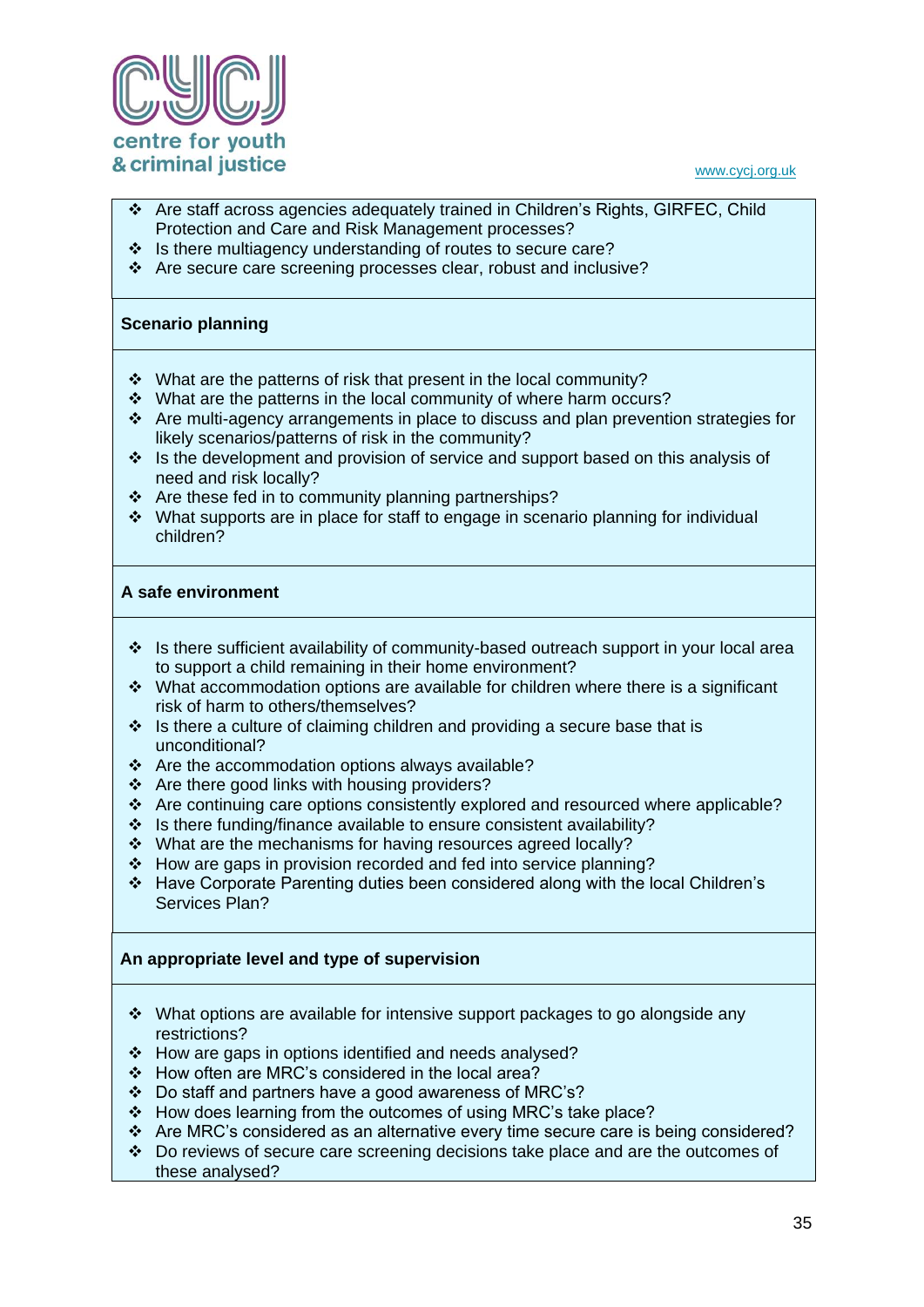

- Do reviews of secure care authorisations and implementation take place?
- \* How is feedback from children and families on decisions and supports sought and used to inform future decisions and service development?
- $\cdot \cdot$  Are there resources that can be used flexibly at times where there is a high risk of harm?

### **Victim safety planning**

- What service level responses are in place for victims?
- \* What supports are provided to child victims to prevent risk of future offending?
- Are working relationships between Police and Social Work responsive?
- $\div$  What support is available for families at risk of harm from their children?
- What training exists for staff e.g. de-escalation techniques, communicating risk to potential victims?
- $\cdot$  Is there joint understanding about de-escalation across professionals so families get consistency?

### **Intensive interventions and support packages**

- $\cdot \cdot$  Is commissioning of intervention services based on an analysis of the intervention needs of children?
- Are in-house staff skilled and confident in developing and delivering best practice interventions?
- Are training and development opportunities provided to staff based on an analysis of staff needs?
- $\div$  Is there flexibility for the interventions available to meet the needs of individual children, their specific circumstances and the intensity required?
- $\div$  How are staff supported to review progress, identify any barriers to progress and address these?
- $\cdot \cdot$  Is there flexibility in services to increase capacity if needs change?
- $\cdot \cdot$  Are the intervention aims, outcomes and any barriers shared with multi-agency partners on a regular basis?
- How is multi-agency working promoted and supported at a strategic level?
- How is unmet or inappropriately met need recorded, monitored and addressed?

### **Monitoring and contingency planning**

- What supports are provided to staff to determine what should be monitored and to support them with reviewing this information?
- What is the role of multi-agency partners/CARM in monitoring these elements?
- $\div$  Is CARM information formally recorded and used to inform service provision?
- Are there audits to examine whether plans are followed following CARM meetings and whether these are effective in reducing risk?
- $\cdot \cdot$  Is there built in resource to record and analyse this information?
- \* Who does this information feed into to inform service planning?